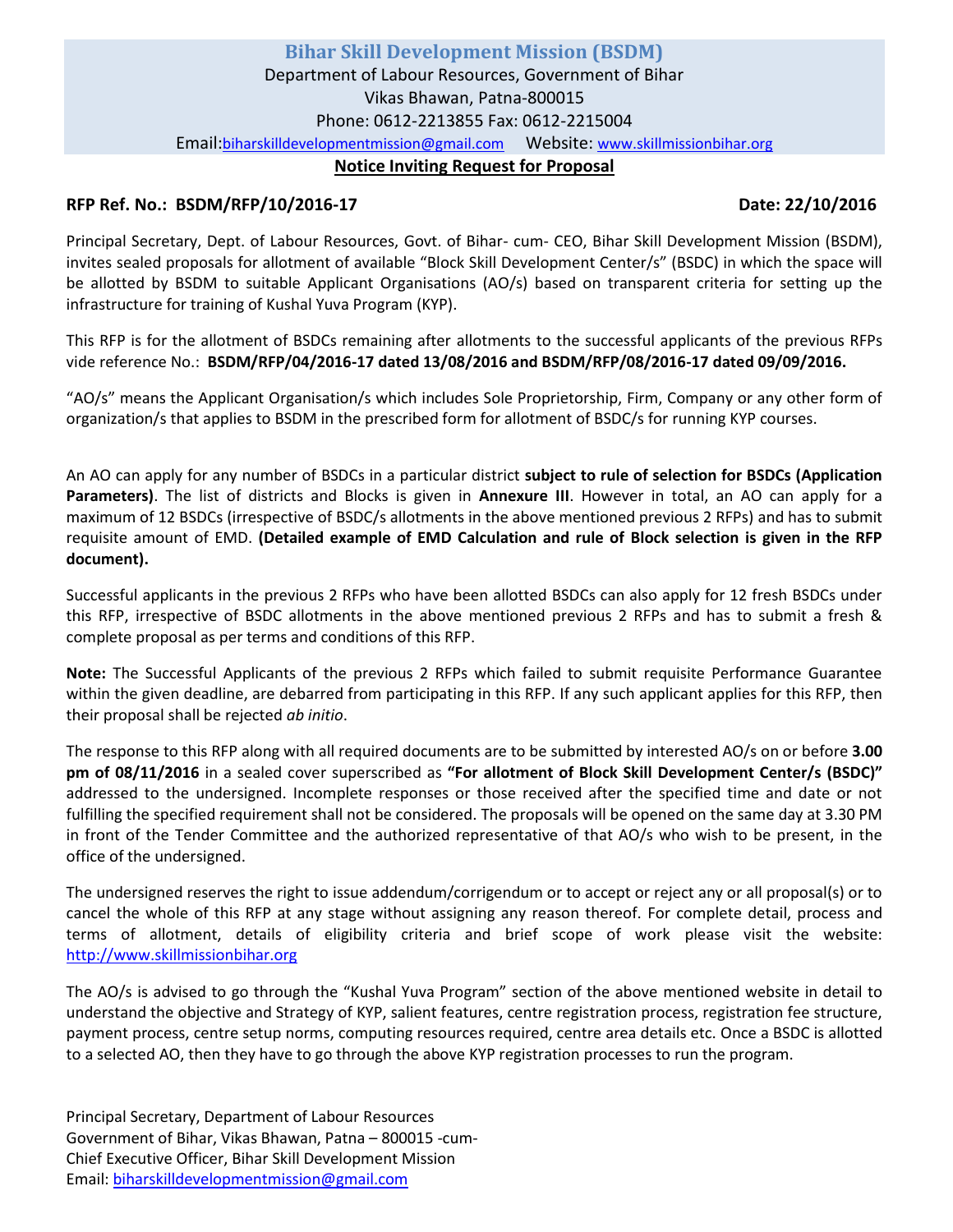# **A Brief on the BSDM's initiatives:**

Government of Bihar has decided to launch major programs to skill its youth in a mission mode manner on a statewide scale through various departments under the auspices of BSDM. Under these programs, the Government of Bihar is committed to help the youth in the State in enhancing their employability and self-employability by developing various competencies within them. These programs will have special emphasis on those who have passed either standard 10th examination or 12th (i.e. 10+2) examination. These programs shall primarily focus on helping the youth attain higher levels of productivity, efficiency, quality and an entrepreneurial mindset at their work places in diverse domains.

To attain above objectives, BSDM under its Skill Development Program ("SDP") shall create, with appropriate partnerships, a state-wide network of Skill Development Centers ("SDCs") for implementation of Skill Development Programs ("SDPs").

In addition to the various Sector Specific Skills Development Programs of Central/ State Govt., BSDM aims at enhancing employability of large number of youths in the State through **Kushal Yuva Program comprising of** three smart skills courses **(English and Hindi Communication Skills, IT Literacy Skills and Soft Skills)** through a network of large number of Skill Development Centers ("SDCs") in all the 534 Blocks of 38 Districts of the State predominantly in eLearning mode for uniform quality of delivery across the State.

BSDM will undertake two types of Skill Development Programs ("SDPs") at Skill Development Centers ("SDCs"):

- 1. Kushal Yuva Program ("KYP") for conducting Kushal Yuva Program Courses ("KYP Courses") and
- 2. Sector Skills Development Programs ("SSDPs") for conducting Sector Specific Skills Development Courses ("SSDP Courses") or herein after also referred to as "Non-KYP Courses"

# **Important Definitions:**

(A) **"AO/s"** means the Applicant Organisation/s which includes Sole Proprietorship, Firm, Company or any other form of organization/s that applies to BSDM for allotment of BSDC/s for running KYP courses.

# (B) **"Candidate"** means –

(a) the individual enrolled at the BSDC for the KYP Course/s after due approval by BSDM for payment of his/her stipulated share of course fee and stipulated share of examination fee to the BSDC and after the issuance of valid login ID and password by BSDM; or

(b) the individual enrolled at the BSDC for the KYP Course/s directly by payment on his/her own of his/her full course fee and examination fee and receipt of stipulated share by BSDM within the specified period after the issuance of valid login ID and password by BSDM.

(C) **"Certified Trainer"** means learning facilitators who are certified by BSDM as per its norms.

(D) **"BSDC/s"** means "Block Skill Development Center/s" in which the space will be allotted by BSDM to suitable AOs based on transparent criteria for setting up the infrastructure for training of KYP courses. It may run non KYP courses and paid courses also, if permitted by BSDM.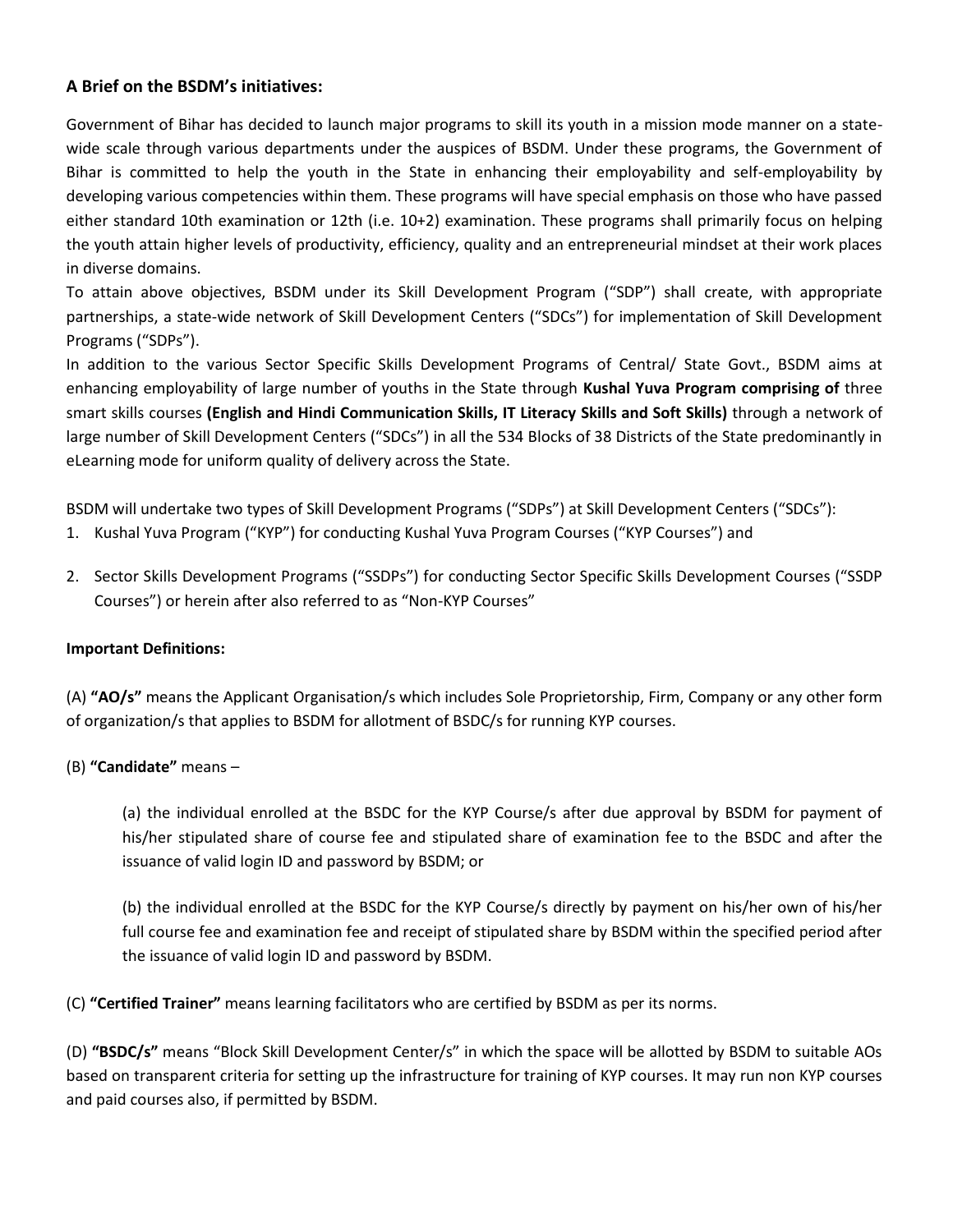## **Kushal Yuva Program (KYP):**

The Bihar Skill Development Mission (BSDM) has launched a unique skill training programme by the name of "Kushal Yuva Program" which would enhance the Soft Skills of youth of Bihar of in the age group of 15-25 years who have passed class 10th or class 12th, have dropped out of formal education and are looking for jobs. Soft Skills training would comprise of Life skills, Communications Skills (English & Hindi) and Basic computer literacy which in turn would enhance their employability and act as a value add to the various domain specific training endeavours currently being implemented in Bihar. The training duration will be of 240 Hrs. **The successful completion of the training under Kushal Yuva Program would be mandatory for candidates who are in the age group of 20 – 25 years and wish to avail self-help allowance (SHA) by Government of Bihar.** It is envisaged that 15 to 16 Lakh youth would be eligible for training in the first year with addition of 4 to 5 lakh eligible youths every year. They will be trained through BSDCs and SDCs (those centers which are functioning from the premises of the SDC operator itself and for which separate online empanelment is going on) to be set up in 534 blocks of the State.

# **Purpose of the RFP:**

BSDM through this notice invites proposals from interested individuals or organisations (here after will be referred as Applicant Organisations i.e. AO) for allotment of its BSDCs wherein the AO/s have to install suitable infrastructure and equipment to set up center/s for running KYP courses as an opportunity to participate in empowering youth of Bihar.

This RFP is intended only for the purpose of allotment of Block Skill Development Centers and will not automatically lead as registration of BSDC as a center for running KYP courses. After allotment of BSDCs the AO/s has to register their each BSDC for KYP courses on the web portal of BSDM [\(www.skillmissionbihar.org\)](http://www.skillmissionbihar.org/) by following due online registration processes and terms and conditions as envisaged time to time. The AO/s has to initiate their registration processes of BSDC within 10 days of issuance of Letter of Allotment (LOA) and has to complete the registration process by the stipulated date on the portal.

If an AO/s fails to complete the process as stipulated above, their allotment will be cancelled and the security deposit/ performance guarantee will be seized.

All the terms and conditions as are applicable to other SDCs for running a KYP course will apply to a BSDC as if it is a SDC. These details can be seen under the tab of "Kushal Yuva Program" on the website [www.skillmissionbihar.org](http://www.skillmissionbihar.org/)

# **Refundable Earnest Money Deposit (EMD):**

An AO can apply for more than one BSDC **(subject to an overall limit of 12 BSDCs under this RFP)** in a single application. However it has to submit for each BSDC applied for, **an EMD of Rs. 5,000/-** (Rs. Five thousand) in the form of a **Demand Draft** drawn from a **Scheduled Bank in favour of Bihar Skill Development Mission, payable at Patna** failing which the application for that BSDC will not be evaluated further.

**For Example: If an AO applies for 7 BSDCs then it has to submit an EMD of Rs. 35000/- only (7\*Rs.5000/- = Rs. 35000/-).** The AO has to submit a **consolidated Demand Draft** for all the BSDC/s applied for. On the back of Demand Draft, you are required to mention the AO Name and Contact details.

\*All applicants to this RFP shall have to submit fresh EMDs as stated above irrespective of any balance EMD amount deposited during the previous RFP. The surplus EMD amount (if any) will be refunded or adjusted with performance guarantee in due course.

# In case EMD is not submitted for the BSDC(s) applied for (i.e., Rs. 5000/- per BSDC), then the application shall not be processed further and shall be summarily rejected.

The EMD of unsuccessful AO/s for a BSDC will be returned within a period of 3 months from the date of opening of this RFP. The EMD of a successful AO for a BSDC will be returned upon submission of required performance guarantee or can be adjusted against the required performance guarantee.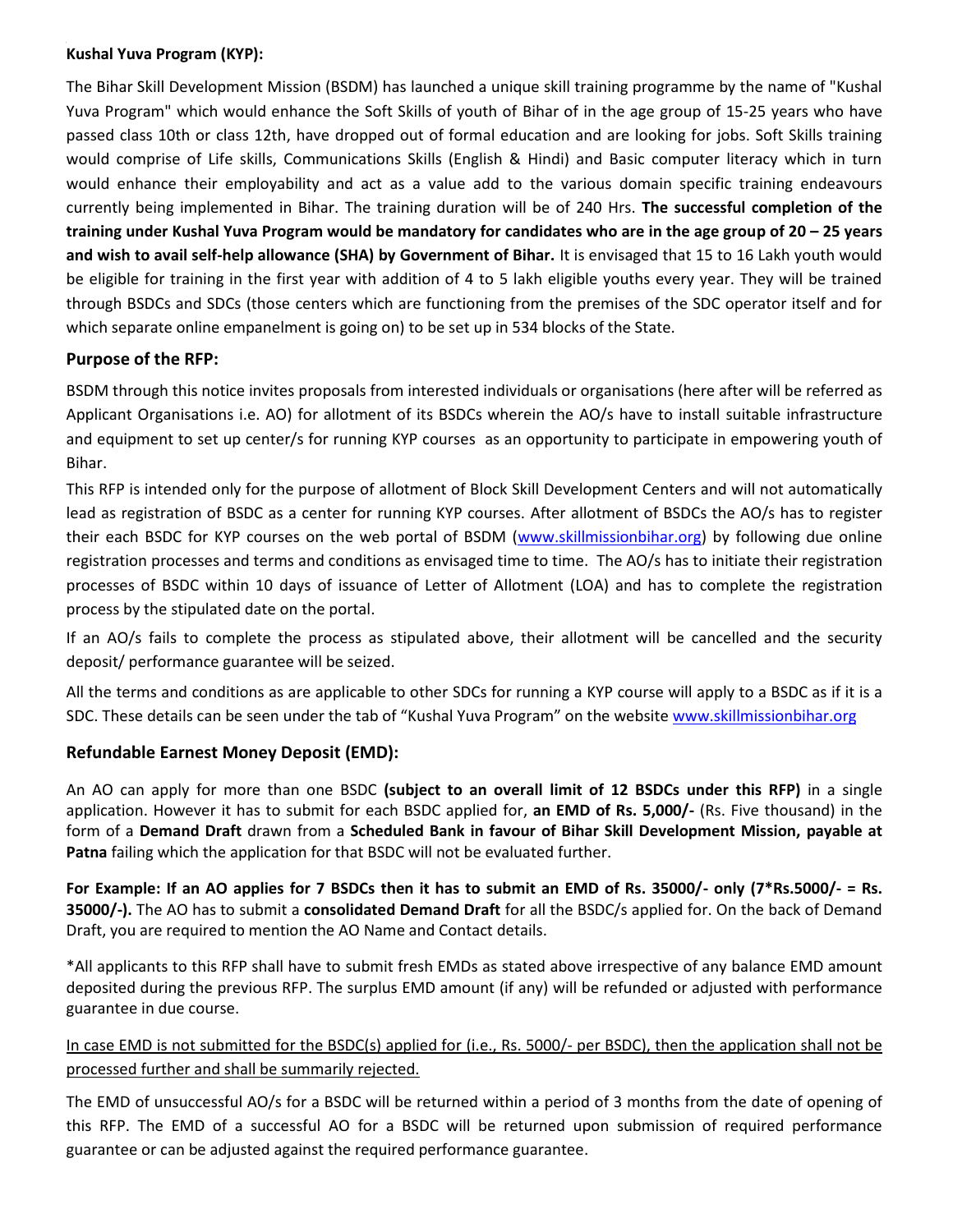# **Application Parameters:**

- The AO will have to state the Name (s) of the "BSDC (s)" which it wishes to operate.
- An AO can apply for any number of BSDCs in a particular district subject to rule of selection (Application Parameters) as below.
- In total, an AO can apply for a maximum of 12 BSDCs under this RFP **Note:**

**Successful applicants in the previous 2 RFPs who have been allotted BSDCs can also apply for 12 fresh BSDCs under this RFP, irrespective of BSDC allotments in previous 2 RFPs and has to submit a fresh & complete proposal as per terms and conditions of this RFP.**

 An AO needs to mandatorily consider the following rule of selection of BSDCs while applying **(Please carefully go through the instructions given below the table while selecting the blocks from different categories)** :

| Category of Block /<br>No. of BSDCs applying for | P                                                      | Q              | R              | S            |
|--------------------------------------------------|--------------------------------------------------------|----------------|----------------|--------------|
| <b>Applying for 1 BSDC</b>                       | Free to choose any BSDC from the categories "P" to "S" |                |                |              |
| <b>Applying for 2 BSDCs</b>                      | Free to choose any BSDC from the categories "P" to "S" |                |                |              |
| <b>Applying for 3 BSDCs</b>                      | Free to choose any BSDC from the categories "P" to "S" |                |                |              |
| <b>Applying for 4 BSDCs</b>                      |                                                        | $\mathbf{1}$   | $\mathbf{1}$   | $\mathbf{1}$ |
| <b>Applying for 5 BSDCs</b>                      |                                                        | $\mathbf{1}$   | $\mathbf{1}$   | $\mathbf{1}$ |
| <b>Applying for 6 BSDCs</b>                      |                                                        | $\mathbf{1}$   | $\overline{2}$ | $\mathbf 1$  |
| <b>Applying for 7 BSDCs</b>                      |                                                        | $\overline{2}$ | $\overline{2}$ | $\mathbf{1}$ |
| <b>Applying for 8 BSDCs</b>                      |                                                        | $\overline{2}$ | $\overline{2}$ | $\mathbf{1}$ |
| <b>Applying for 9 BSDCs</b>                      |                                                        | 2              | 3              | $\mathbf{1}$ |
| <b>Applying for 10 BSDCs</b>                     |                                                        | 3              | 3              | $\mathbf{1}$ |
| <b>Applying for 11 BSDCs</b>                     |                                                        | 3              | 4              | $\mathbf{1}$ |
| <b>Applying for 12 BSDCs</b>                     |                                                        | 3              | 4              | $\mathbf{1}$ |

**Note 1:** In the above table please note that:

- If an applicant applies for upto 3 BSDCs, then he is free to choose any BSDCs from any of the categories "P" to "S".
- Flexibility in terms of applying for 4 or more BSDCs will be as follows:
	- Applying for 4 BSDCs: Other than 3 BSDCs as per table, free to choose 1 BSDC from any of the categories "P" to "S".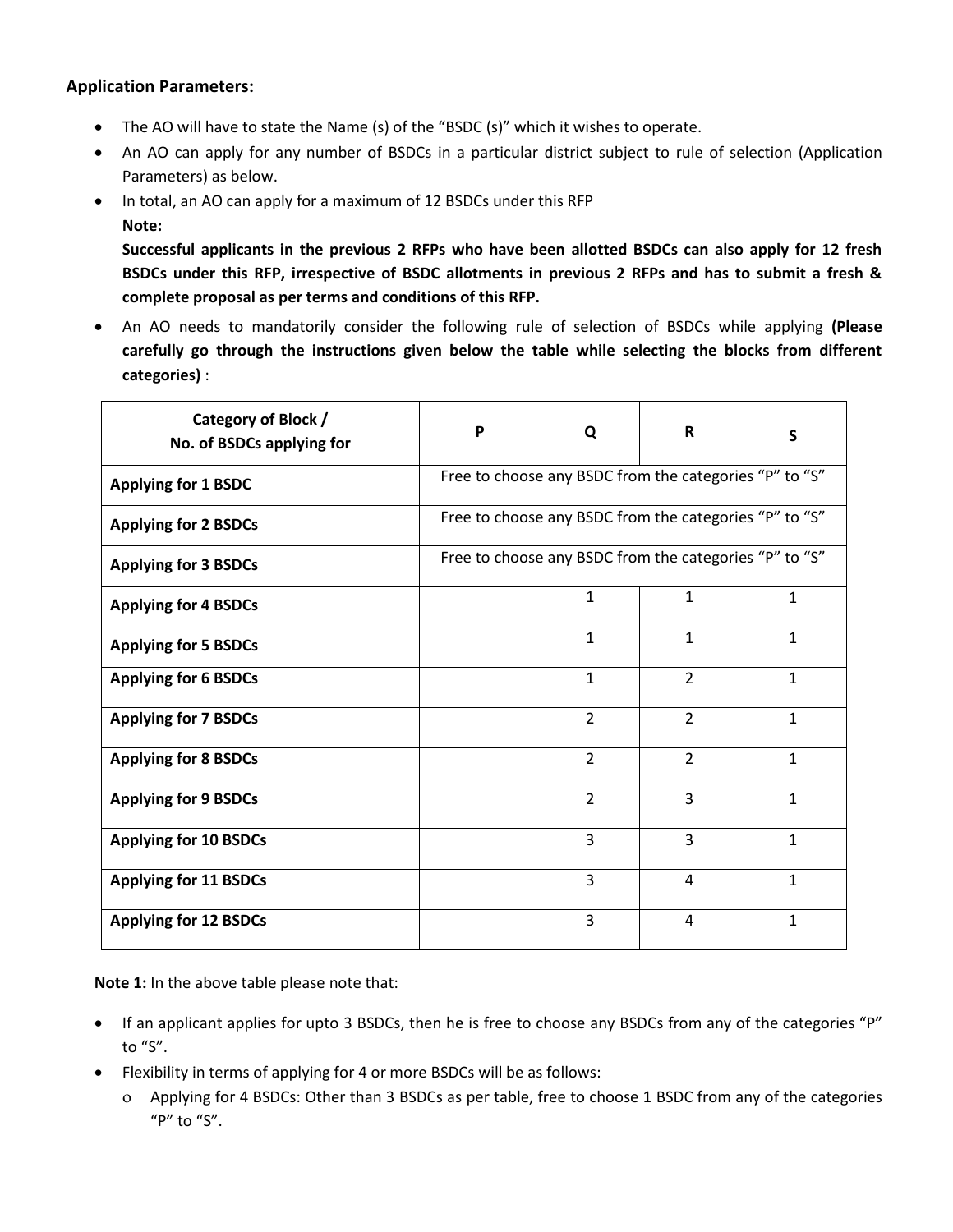- Applying for 5 BSDCs: Other than 3 BSDCs as per table, free to choose 2 BSDCs from any of the categories "P" to "S".
- Applying for 6 BSDCs: Other than 4 BSDCs as per table, free to choose 2 BSDCs from any of the categories "P" to "S".
- Applying for 7 BSDCs: Other than 5 BSDCs as per table, free to choose 2 BSDCs from any of the categories "P" to "S".
- Applying for 8 BSDCs: Other than 5 BSDCs as per table, free to choose 3 BSDCs from any of the categories "P" to "S".
- Applying for 9 BSDCs: Other than 6 BSDCs as per table, free to choose 3 BSDCs from any of the categories "P" to "S".
- Applying for 10 BSDCs: Other than 7 BSDCs as per table, free to choose 3 BSDCs from any of the categories "P" to "S".
- Applying for 11 BSDCs: Other than 8 BSDCs as per table, free to choose 3 BSDCs from any of the categories "P" to "S".
- Applying for 12 BSDCs: Other than 8 BSDCs as per table, free to choose 4 BSDCs from any of the categories "P" to "S".

**For Example: if an AO applies for 11 BSDCs then they have to mandatorily apply for Three BSDCs under category Q, Four BSDCs under Category R, One BSDC under category "S" and for balance Three BSDCs, it can choose any as per its discretion.** 

*The category wise listing of available 81 Blocks is provided in Annexure III*

Only those applicant organisations will be allotted the BSDC/s which fulfil the **"Eligibility Criteria".**

#### **Note:**

- I. In case, there is a scenario wherein two or more organisations apply for the same BSDC, then the one with **highest Average Turnover for the FY 2013-14 and FY 2014-15** shall be allotted that BSDC. It is clarified that AOs will not be evaluated on the Turnover figure of FY 2015-16 even if books of account for FY 2015-16 have been prepared by any AO.
- II. The successful AO has to execute the Agreement as per prescribed format which will be shared at the time of issuance of LOA.
- III. In case the AO with the highest turnover fails to submit the Performance Guarantee and execute the agreement, then the 2<sup>nd</sup> ranked AO shall be allotted that BSDC and so on.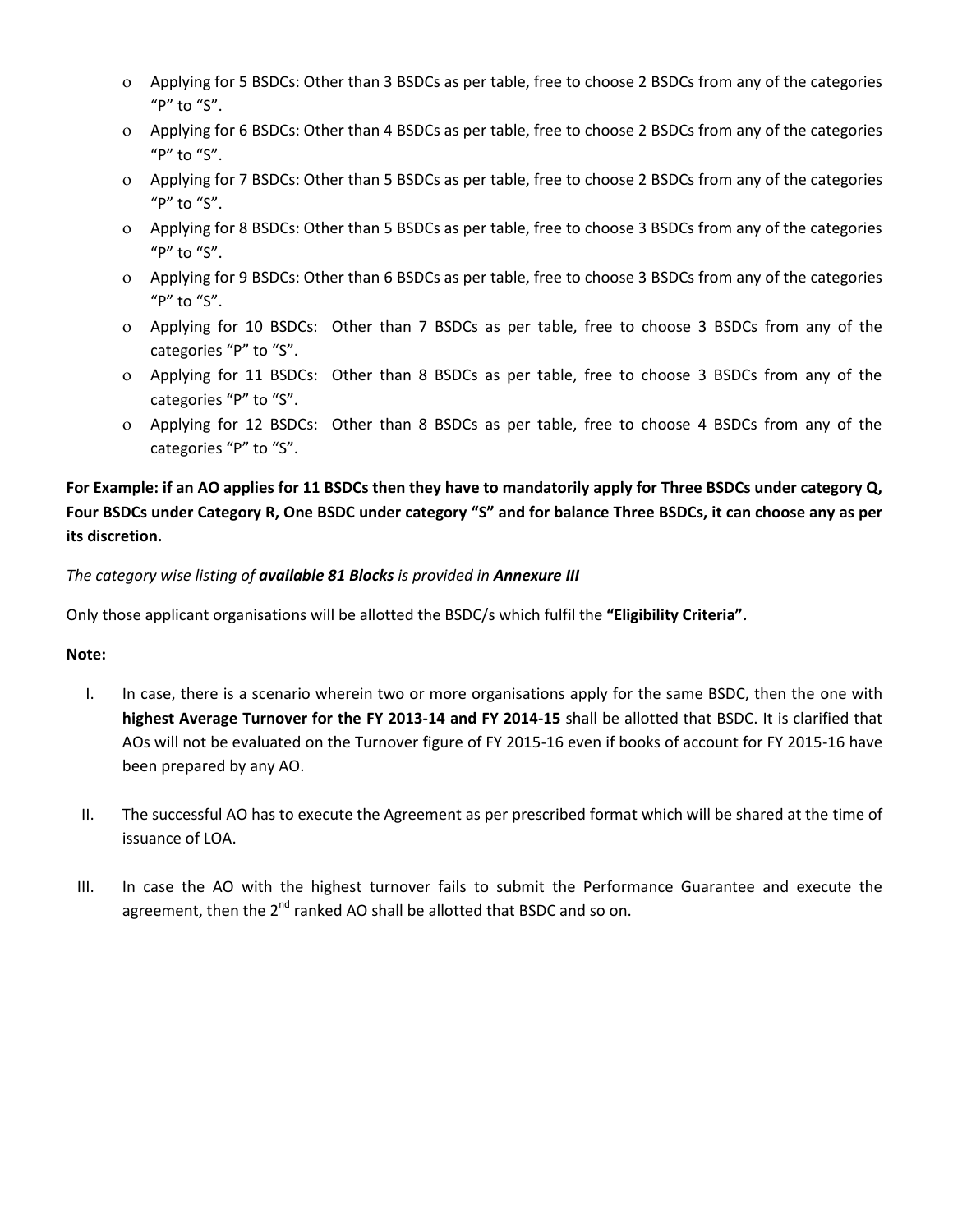## **Eligibility Criteria:**

**1.** The AO/s must be registered on or before 31.03.2013. Consortiums / Joint Ventures are not allowed. *The following documents are to be submitted as proof of Incorporation / Registration:*

| For Proprietorship                | ITR (Income Tax Return) for last three FYs |
|-----------------------------------|--------------------------------------------|
| For Partnership                   | Registered Partnership Deed                |
| <b>For Trust</b>                  | Registration Certificate & Trust Deed      |
| <b>For Society</b>                | <b>Registration Certificate</b>            |
| For Cooperative Society           | <b>Registration Certificate</b>            |
| For Public & Private Ltd. Company | Certificate of Incorporation               |

**2.** The AO/s must have a minimum Annual Turnover of at least INR 100.00 Lakh in each of the last two financial years (FY 2013-14 and FY 2014-15) out of which at least INR 10.00 Lakh in each of the last two financial years (FY 2013-14 and FY 2014-15) should be from conducting "training programs".

*Audited financial statements must be mandatorily provided along with a CA certificate certifying the total turnover and also the turnover from conducting training programs during each of the last two financial years i.e. for FY 2013-14 and FY 2014-15.*

*Note: The definition of "Training Programmes" would be as follows:*

*Trainings sponsored / funded by any Government Ministry / Department / CSR Programme of a PSU / NSDC / Fee based programme. And such training should be in Courses / Modules / Job roles notified by NCVT / SCVT / Sector Skills Councils / Any other valid Certification Program.*

**3.** The AO/s must have a positive net worth as on 31.03.2015.

*A CA certificate certifying the net worth as on 31.03.2015 must be mandatorily submitted*

**4.** The AO/s must have trained at least 600 candidates on a consolidated basis during the last 3 Financial Years (FY 2013-14, FY 2014-15 and FY 2015-16).

*Valid Work Order / Sanction Letter from the Funding Agency (Govt. / PSU / NSDC / Any other donor agency) stating that the organisation has been sanctioned a particular skill development project and that they have trained / are training candidates as on date of submission of the Application. In case of a fee based model, the organisation will have to submit a CA Certificate stating the centre wise Fees Received from conduct of training programmes.*

*Note: The definition of "Trained" would be as follows:*

*Candidates trained in Trainings sponsored / funded by any Government Ministry / Department / CSR Programme of a PSU / NSDC / Fee based programme. And such training have been in Courses / Modules / Job roles notified by NCVT / SCVT / Sector Skills Councils / Any other valid Certification Program.*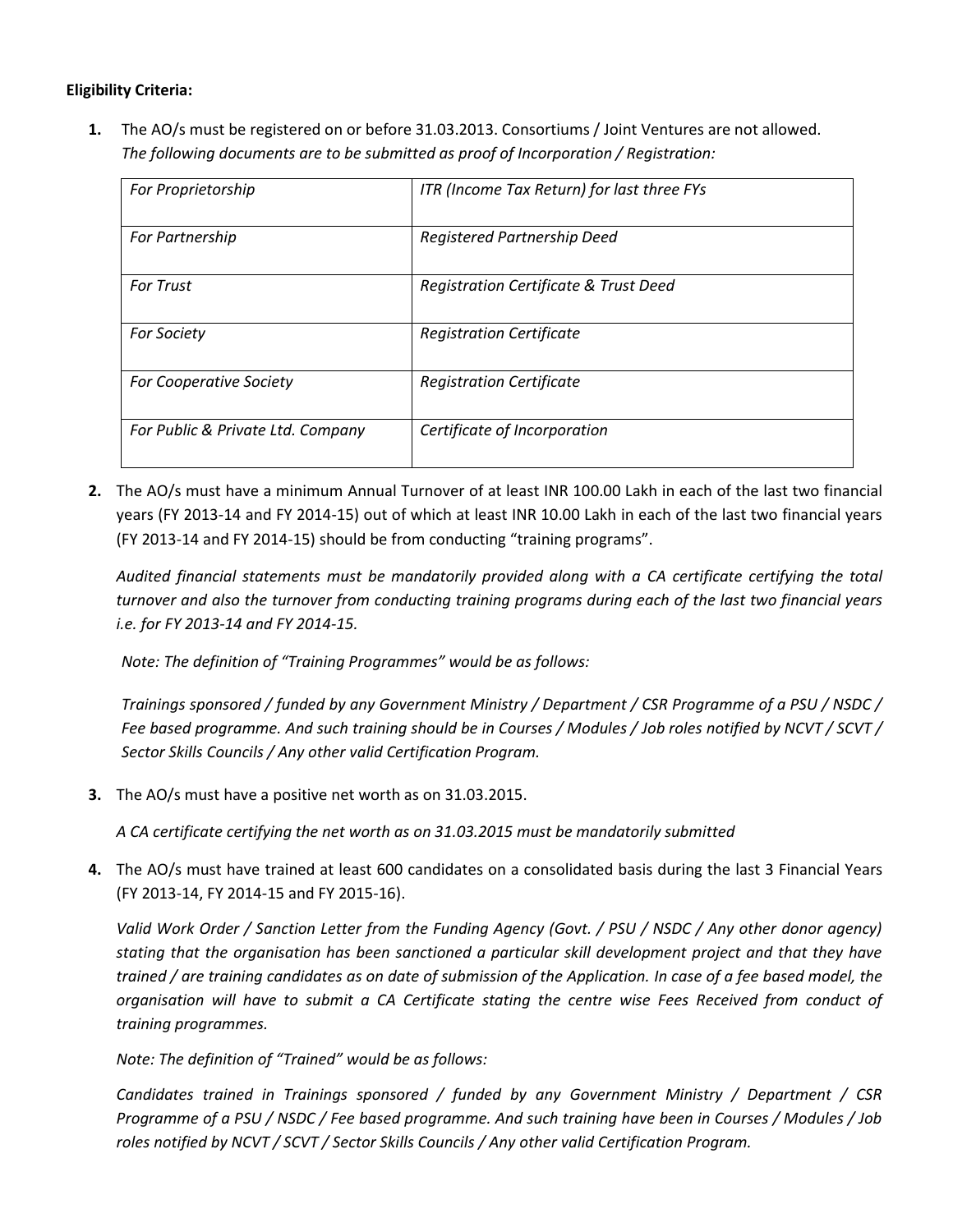**5.** The AO/s must have a track record of operating / running a minimum of 2 centres in the last 3 Financial Years (FY 2013-14, FY 2014-15 and FY 2015-16).

*Valid Work Order / Sanction Letter from the Funding Agency (Govt. / PSU / NSDC / Any other donor agency) stating that the organisation has been sanctioned a particular skill development project. In case of a fee based model, the organisation will have to submit a CA Certificate stating the centre wise Fees Received from conduct of training programmes.*

**6.** The AO has to mandatorily submit an Affidavit in the specified format as given under **Annexure – I.**

**The Formats in which the above stated details are to be provided are enclosed at Annexure I and II. All forms and details under the said Annexure will have to be mandatorily filled in the prescribed form and submitted or else the application will be summarily rejected.**

**The proposal must be mandatorily submitted with supporting documents in a hard bound manner. Any loose proposal or proposal without supporting documents will be summarily rejected.**

## **Period of Allotment of centre:**

Eligible AO/s as stated above shall be allotted such training centre/s (BSDC) for a period of 1 Year from the date of approval of registration of the centre. The period of allotment shall be extended for subsequent years based on performance subject to a maximum of 5 Years, in the first instance. After Five Years it may be further extended on the basis of agreed terms and conditions and the performance of the AO. The first performance review will be conducted in the  $9<sup>th</sup>$  month from the date of allotment of centre. If the performance is not found to be satisfactory, then the AO shall be de-empanelled for that Centre (BSDC) on completion of  $12<sup>th</sup>$  month or end of the running batch whichever is later.

Once a BSDC is allotted to an AO (after completion of online registration), it should start the  $1<sup>st</sup>$  batch within 30 days of state wide launch of Kushal Yuva Program by the BSDM. If the AO fails to do so, the AO will be de-empanelled from that BSDC and the Performance Guarantee for that BSDC shall be forfeited.

The BSDC has to be used primarily for running of KYP program. However, other programs including fee based programs may be run with prior approval of BSDM.

# **Performance Guarantee (PG):**

An AO has to submit for each allotted BSDC, a **Performance Guarantee of INR 50,000/- (Indian Rupees Fifty Thousand only)** in the form of a **Demand Draft** drawn from a Scheduled Bank in favour of "CEO, BSDM payable at Patna". In case, the AO fails to submit the required PG for the allotted BSDC, then EMD for that BSDC will be forfeited.

The PGs may also be forfeited if the AO engages itself in unwarranted/undesirable activities i.e. other than the purpose for which such BSDC has been allotted to the AO besides liabilities towards prosecution under appropriate law. The PG will be returned within six months from end of the period of allotment for that BSDC. In case of extension of period of allotment, the PG will be returned within six months from the end of extended period of allotment for that BSDC.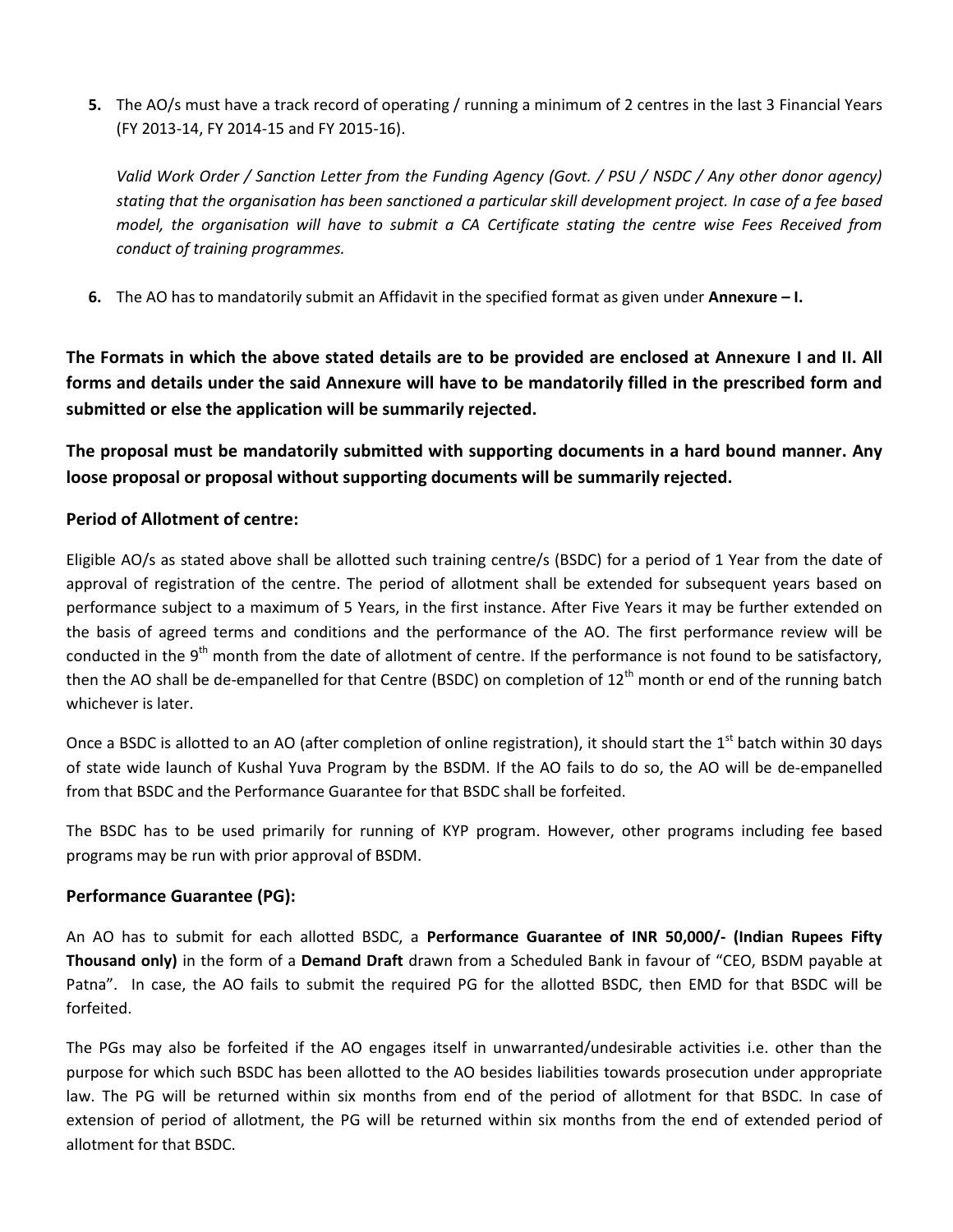**Prohibition on sub-letting:** The selected AO has to run the allotted BSDC by itself and any kind of sub-letting or sub-contracting or franchisee arrangement of the BSDC/s or conduct of training is strictly prohibited and impermissible under any circumstances. No joint venture or consortium or association is permissible.

**Jurisdiction:** All disputes and differences, whatsoever shall be referred to the courts at Patna, Bihar which shall be the courts having jurisdiction to entertain and try the same.

# **Performance Review:**

The first Performance Review shall be scheduled nine months from the date of registration of that centre. Performance shall be reviewed on the basis of number of certified trainees upon the allotted target (based on capacity). A percentage score shall be calculated by dividing the target achieved by allotted target. Based on the score obtained, a centre would be put in one of the four categories:

| Score (%)  | Category                   |
|------------|----------------------------|
| 86 to 100  | "High performance"         |
| 71 to 85   | "Satisfactory performance" |
| 51 to 70   | "Needs Improvement"        |
| $\leq$ =50 | "Poor"                     |

- Score of <=50 shall be treated as Poor performing and will face de-empanelment for that centre and the respective Performance Guarantee shall be forfeited.
- Scores between 51 and 70 shall be treated in the category "Needs improvement". Such centre needs to improve its performance to achieve score of 71 or above within the next 3 months or else face de – empanelment for that centre at the completion of 12 months from the date of registration of that centre or end of the running batch whichever is later
- Scores between 71 and 85 shall be treated in the category "Satisfactory Performance" and Organisation shall be asked to submit a Plan for the centre on how it will move to the category of "High performance".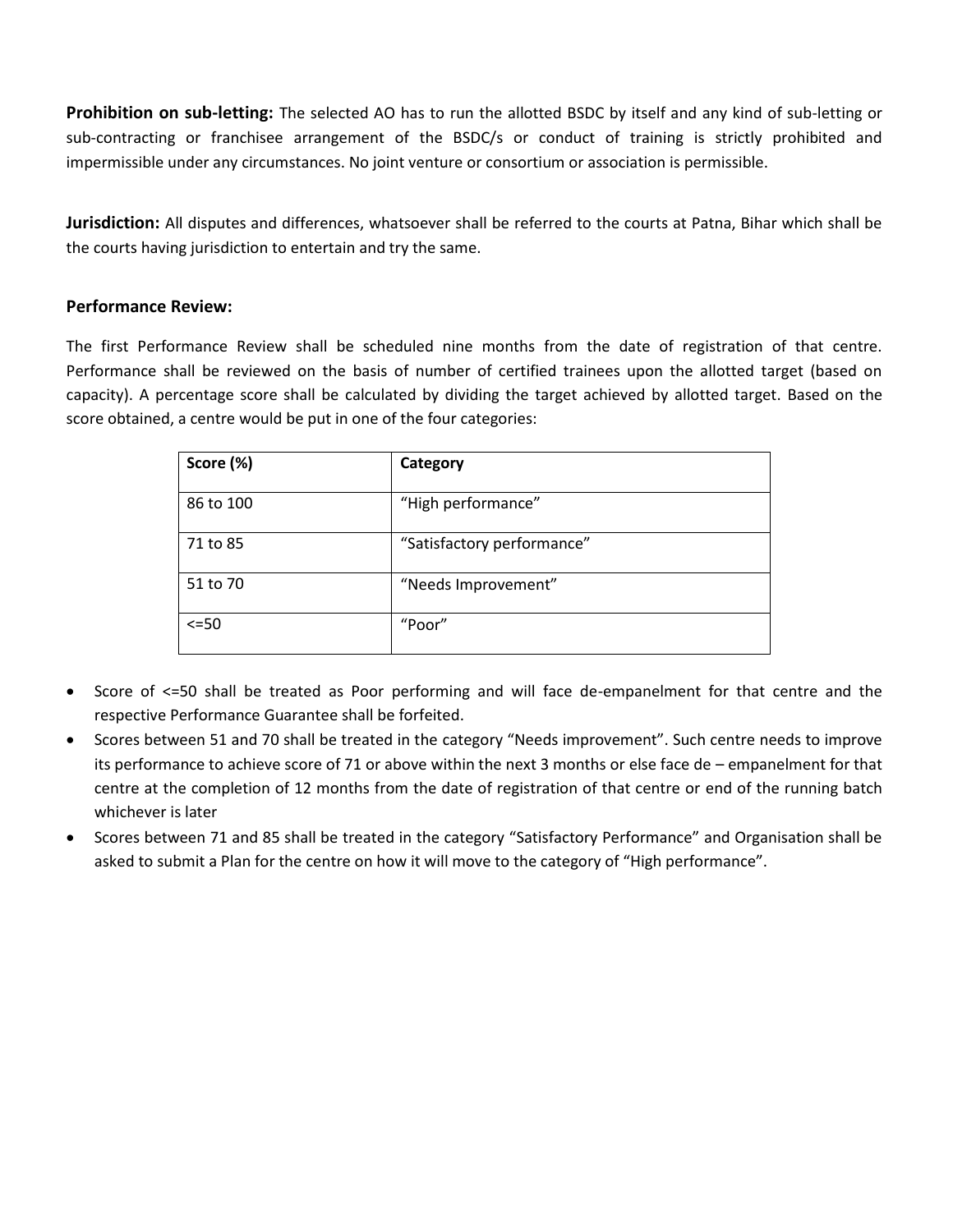# **Other Terms and Conditions:**

BSDM shall provide the space (BSDC) to Organisations on a rental basis. The monthly rental would be as below.

| <b>Category of Block</b>             | $\mathsf{P}$ |          | n        |          |
|--------------------------------------|--------------|----------|----------|----------|
| Monthly Rent in 2400/-<br><b>INR</b> |              | $2000/-$ | $1600/-$ | $1200/-$ |

BSDM shall deduct a portion of the Training fee towards rent. An annual increment in the rent subject to a maximum of 10% may be levied as will be decided by BSDM as appropriate.

- The details of BSDC built in infrastructure have been enclosed in **Annexure IV.** The onus of maintenance of all such infrastructure shall be on the selected AO.
- Training Equipment and all other consumables for training shall be installed / made available by the selected AO in compliance with the details provided in the website [www.skillmissionbihar.org.](http://www.skillmissionbihar.org/)
- Training equipment brought in by the organisation may be taken back by the organisation post the completion of contract period.
- The equipment installed at the training centre shall be primarily used for training as approved by BSDM.
- All operational expenses (eg. for water, electricity etc.) has to be borne by the Applicant Organisation.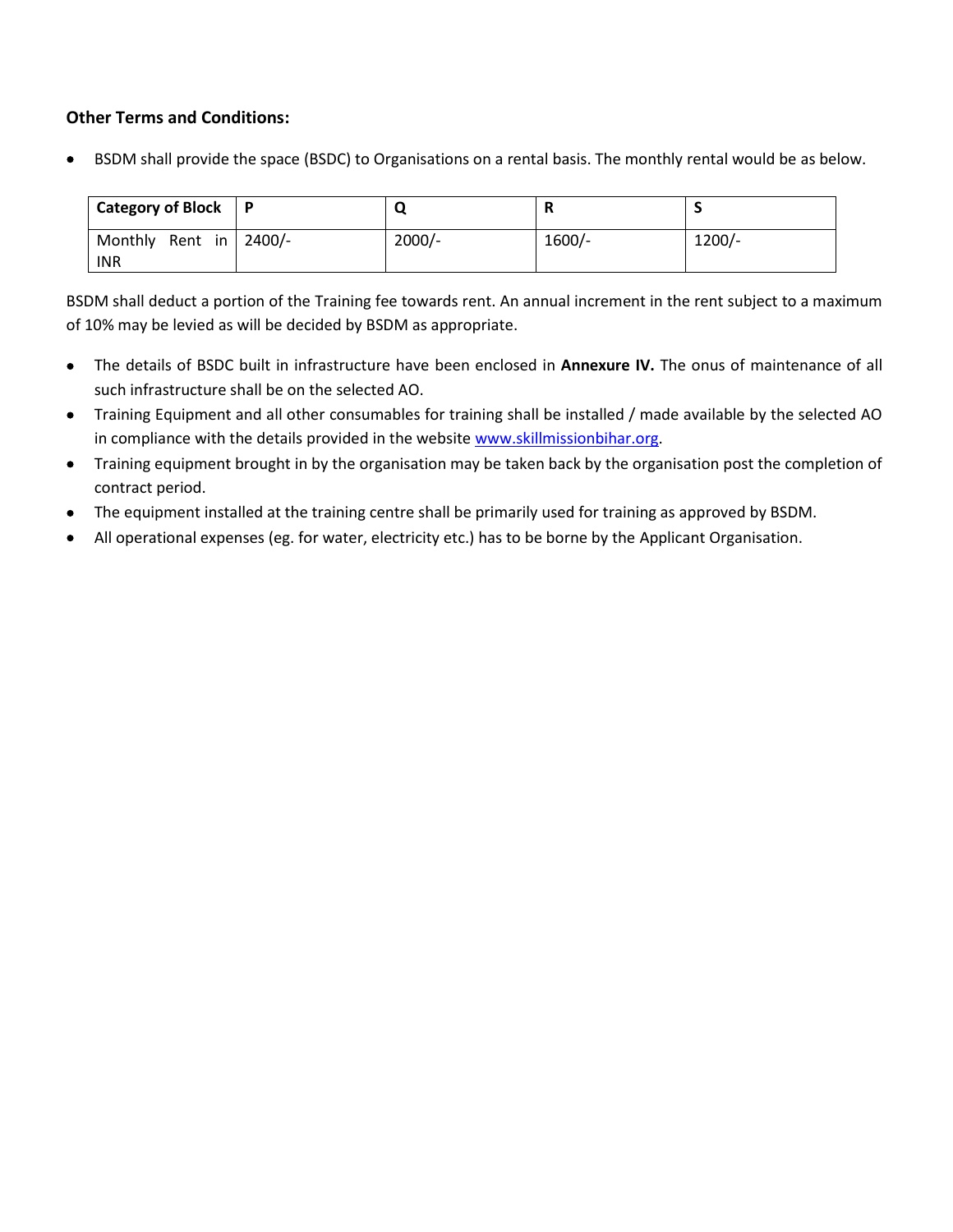# **(Affidavit on non-judicial stamp paper by Authorized Representative of the AO with his / her dated signature and enterprise seal)**

#### **AFFIDAVIT**

- 1. I/We do hereby certify that all the statements made in our proposal in response to the RFP Reference No. BSDM/RFP/10/2016-17 dated 22/10/2016 and in the required attachments are true, correct and complete. I / we, am / are well aware of the fact that furnishing of any false information / fabricated document would lead to rejection of my proposal at any stage besides liabilities towards prosecution under appropriate law.
- 2. I/We, on behalf of........................................................ (Name of the enterprise), with its registered office at ............................................................. do hereby declare that the above-mentioned Applicant Organization (AO) is not under a declaration of ineligibility for corrupt and fraudulent practises or for any other reason, whatsoever and has not been blacklisted / debarred by the Government of India or any of its agencies, including public enterprises and or by any State Government or any of its agencies.
- 3. I/We on behalf of........................................................ (Name of the enterprise) do hereby affirm and undertake that we have carefully read and understood the whole RFP documents and will unconditionally abide by all the terms and conditions given in the RFP document vide reference No. BSDM/RFP/10/2016-17 dated 22/10/2016
- 4. I/We do not have any conflict of interest which materially affects the fair competition and is disadvantageous to other applicants. We undertake to observe the laws against fraud and corruption, including bribery, in force in India.

For and on behalf of (Organisation name):

Signature: Name: Designation: Date: (Organisation Seal)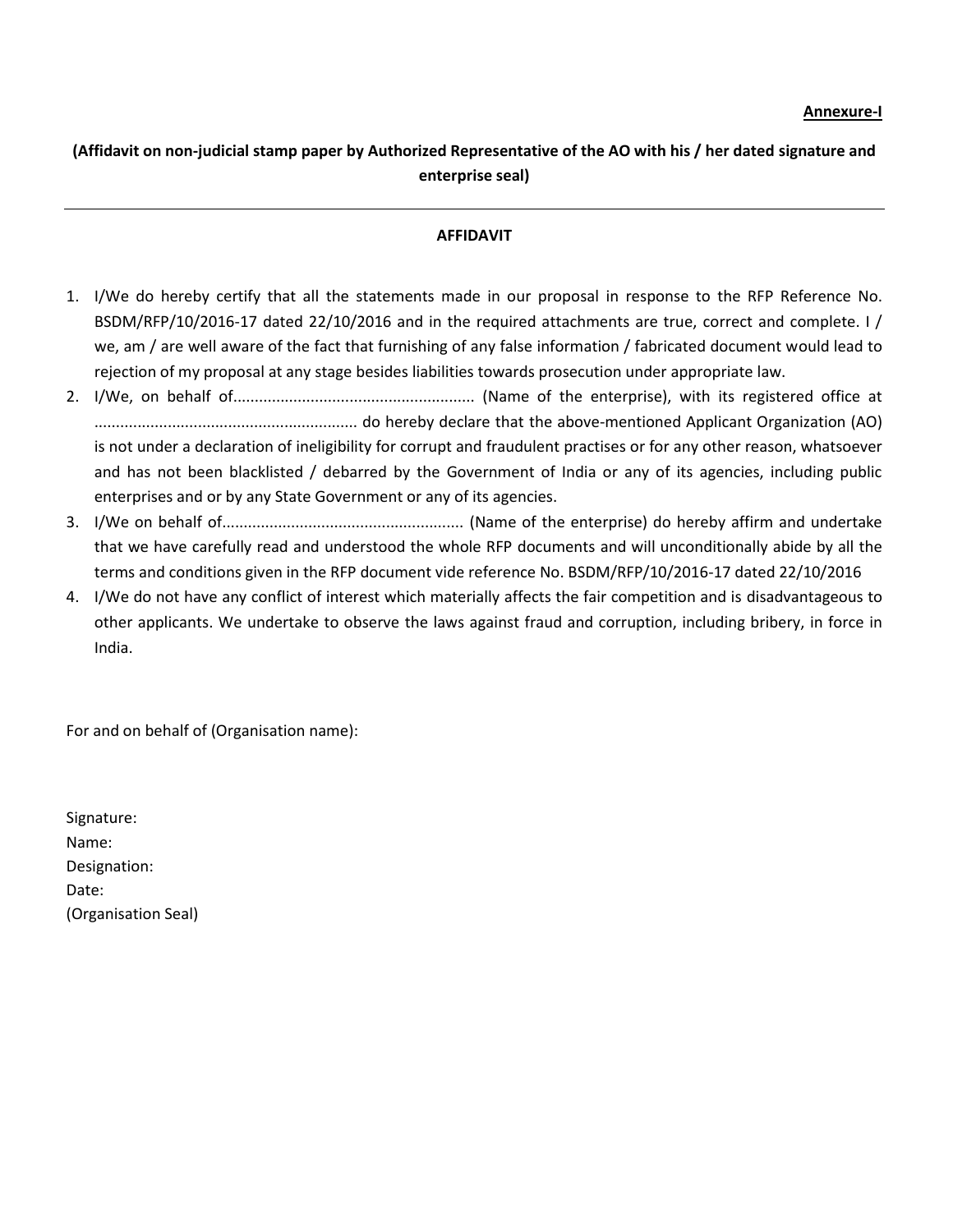### **Formats for submission of Proposal**

- TECH 1 Power of Attorney
- TECH 2A and 2B Firm Overview & Application Parameters
- **•** TECH 3 Eligibility Related Information
- TECH 4 CA Certificate for Financial Capability for FYs 2013-14 and 2014-15
- TECH 5 Self Certificate for No. of Candidates Trained in last three FYs i.e. in FY 2013-14, FY 2014-15 and FY 2015-16
- TECH 6 CA Certificate for Centers (in case of fee based model for last three FYs i.e. in FY 2013-14, FY 2014- 15 and FY 2015-16
- TECH 7 Self Certificate for Operated/ Running Centres in last three FYs i.e. in FY 2013-14, FY 2014-15 and FY 2015-16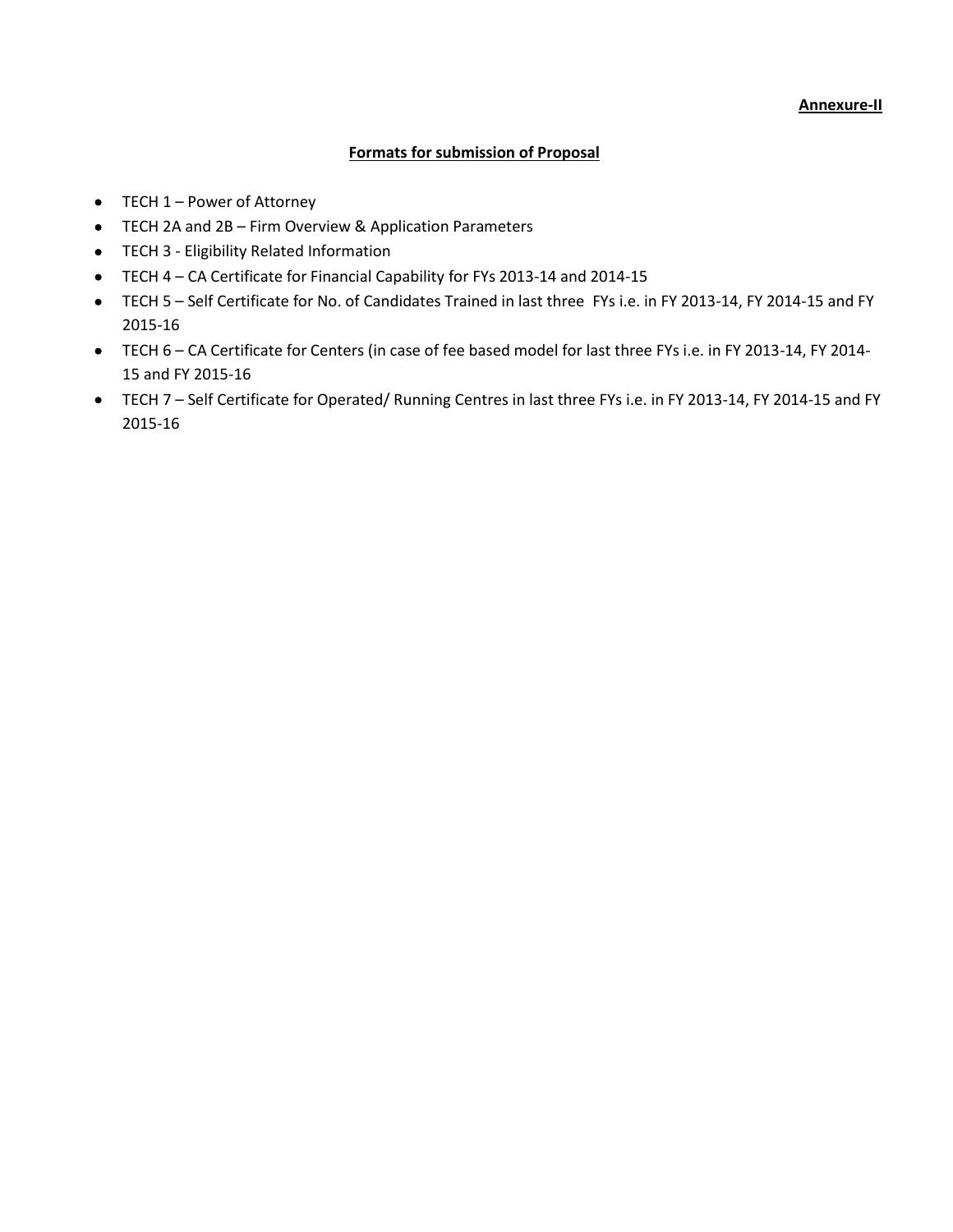#### **TECH 1**

# **Format for Power of Attorney for Signing of Application (To be executed on Rs 100/= stamp paper)**

Know all men by these presents that We………………………………………………… ……… ……… ………………………….. (Name of the AO and address of the registered office) do hereby irrevocably constitute, nominate, appoint and authorize Mr/ Ms (name) ……………………………………………………………………. son/daughter/wife of

………………………………………………………………………..and presently residing at ……………………………………………………………………. who is presently employed with us and holding the position of ………………………………………….. as our true and lawful attorney (hereinafter referred to as the "Attorney") to do in our name and on our behalf, all such acts, deeds and things as are necessary or required in connection with or incidental to submission of our proposal "for allotment of Block Skill Development Center/s (BSDC) in which the space will be allotted by BSDM to suitable Applicant Organisations (AO/s) based on transparent criteria for setting up the infrastructure for training of Kushal Yuva Program (KYP)". The attorney is fully authorized for providing information/ responses to the BSDM, representing us in all matters before the BSDM and generally dealing with the BSDM in all matters in connection with or relating to or arising out of our proposal for the said allotment.

AND we hereby agree to ratify and confirm and do hereby ratify and confirm all acts, deeds and things done or caused to be done by our said Attorney pursuant to and in exercise of the powers conferred by this Power of Attorney and that all acts, deeds and things done by our said Attorney in exercise of the powers hereby conferred shall and shall always be deemed to have been done by us.

|  |  | EXECUTED THIS POWER OF ATTORNEY ON THIS DAY OF |  |  |  |
|--|--|------------------------------------------------|--|--|--|

For ………………………………..;

(Signature, name, designation and address)

Accepted

…………………………………………

(Signature) (Name, Title and Address of the Attorney)

Witnesses: 1. \_\_\_\_\_\_\_\_\_\_\_\_\_\_\_\_\_\_\_\_\_\_\_\_\_\_ 2. \_\_\_\_\_\_\_\_\_\_\_\_\_\_\_\_\_\_\_\_\_\_\_\_\_

Notes:

The mode of execution of the Power of Attorney should be in accordance with the procedure, if any, laid down by the applicable law and the charter documents of the executant(s) and when it is so required, the same should be under common seal affixed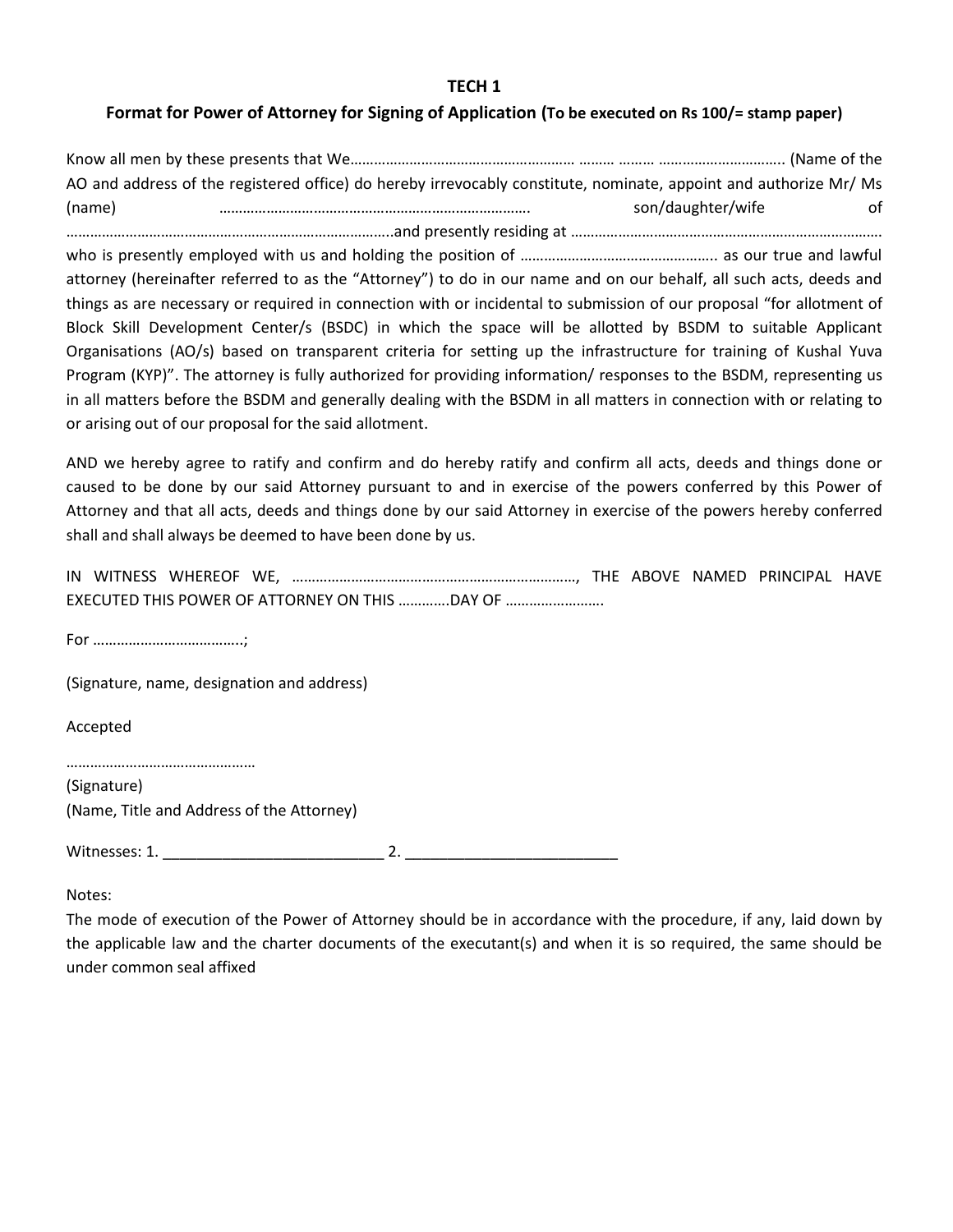| Name and Details of the Applicant Organisation and Authorized Representative                               |                       |  |  |
|------------------------------------------------------------------------------------------------------------|-----------------------|--|--|
| Name of Applicant Organisation                                                                             |                       |  |  |
| Organization Type: Proprietorship, Partnership                                                             |                       |  |  |
| Firm, Company, Society, Trust                                                                              |                       |  |  |
| <b>Registered Address</b>                                                                                  |                       |  |  |
| <b>Correspondence Address</b>                                                                              |                       |  |  |
| Mobile                                                                                                     |                       |  |  |
| Email                                                                                                      |                       |  |  |
| Website                                                                                                    |                       |  |  |
| Whether blacklisted by any Govt./semi-Govt.                                                                |                       |  |  |
| organization (If yes, by whom)                                                                             |                       |  |  |
| Affidavit in the specified format as given under                                                           |                       |  |  |
| Annexure - I (Yes/No):                                                                                     |                       |  |  |
| Name of Authorized Representative                                                                          |                       |  |  |
| Designation                                                                                                |                       |  |  |
| Mobile                                                                                                     |                       |  |  |
| Email                                                                                                      |                       |  |  |
| Total Number of BSDC/s applied for<br>(For example: 1 or 2 or 3 or  12)                                    |                       |  |  |
| A single Demand Draft of requisite amount has<br>to be submitted for all the BSDC/s applied for<br>as EMD. | DD Amount:            |  |  |
| For Example: If an AO applies for 7 BSDCs then<br>it has to submit an EMD of Rs. 35000/-                   | DD No:                |  |  |
| $(7*Rs.5000/- = Rs. 35000/-).$                                                                             | Drawn on (Bank Name): |  |  |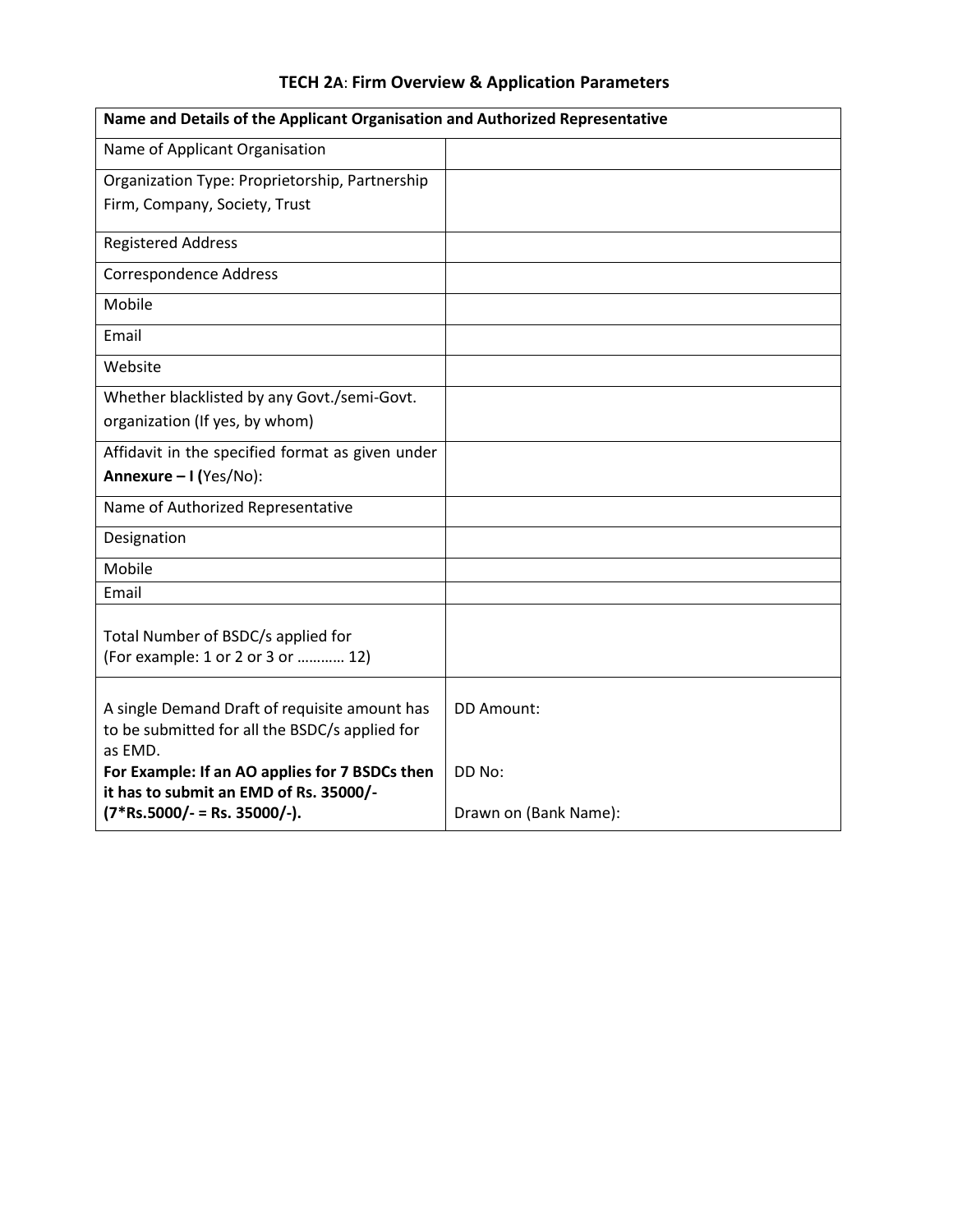# **TECH 2B: Application details:**

| Sl. No.          | <b>District</b> | Name of the Block                                          | Category (P/Q/R/S) |
|------------------|-----------------|------------------------------------------------------------|--------------------|
|                  |                 | (in which the AO is applying for<br><b>BSDC</b> allotment) |                    |
| $\mathbf 1$      |                 |                                                            |                    |
| $\overline{2}$   |                 |                                                            |                    |
| $\overline{3}$   |                 |                                                            |                    |
| $\pmb{4}$        |                 |                                                            |                    |
| 5                |                 |                                                            |                    |
| $\boldsymbol{6}$ |                 |                                                            |                    |
| $\overline{7}$   |                 |                                                            |                    |
| $\,8\,$          |                 |                                                            |                    |
| $\boldsymbol{9}$ |                 |                                                            |                    |
| $10\,$           |                 |                                                            |                    |
| 11               |                 |                                                            |                    |
| $12\,$           |                 |                                                            |                    |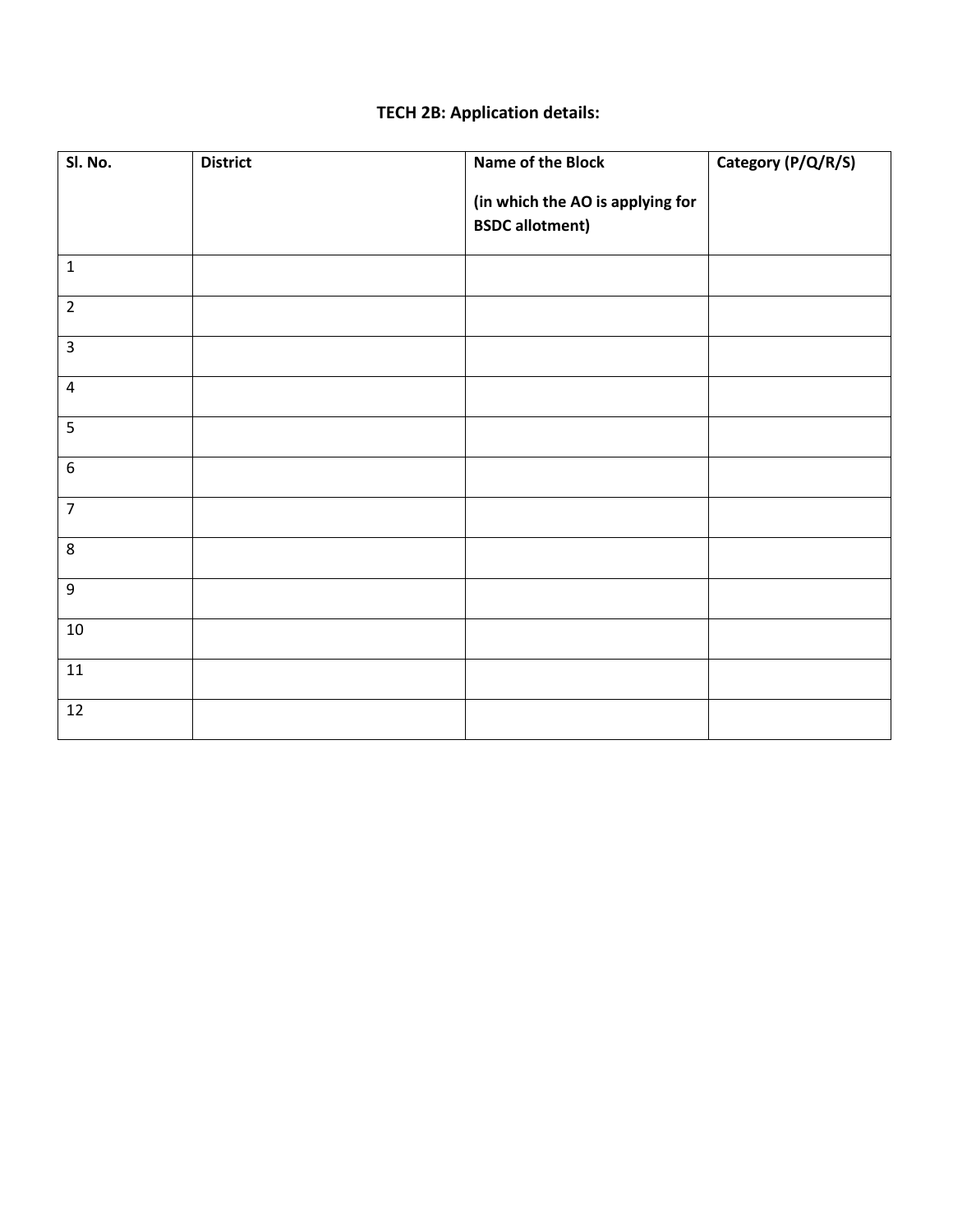# **TECH 3 Eligibility Related Information**

| <b>Eligibility Parameter</b>                                  | <b>Value &amp; Supporting Document</b>                                                           | No(s)<br>which<br>Page<br>at |
|---------------------------------------------------------------|--------------------------------------------------------------------------------------------------|------------------------------|
|                                                               |                                                                                                  | attached                     |
|                                                               | (to be filled and submitted mandatorily, or else,                                                | (to be filled mandatorily,   |
|                                                               | the application shall be rejected)                                                               | or else, the application     |
|                                                               |                                                                                                  | shall be rejected)           |
| The AO/s must be registered                                   | Registration Date: $\frac{1}{2}$ / $\frac{1}{2}$                                                 |                              |
| on or before 31.03.2013.                                      | Certificate<br>of Incorporation/ Registration                                                    |                              |
|                                                               | documents as specified under Eligibility Criteria                                                |                              |
|                                                               | Point 1.                                                                                         |                              |
| Minimum Annual Turnover                                       | Total Turnover in FY 2013-14:                                                                    |                              |
| of at least INR 100.00 Lakh                                   |                                                                                                  |                              |
| in each of the last two<br>financial years (FY 2013-14        |                                                                                                  |                              |
| and FY 2014-15) out of                                        | Total Turnover in FY 2014-15:                                                                    |                              |
| which at least INR 10.00                                      | $INR$ $\qquad \qquad \qquad$                                                                     |                              |
| Lakh in each of the last two                                  | (Submit Audited Financial Statements for FYs                                                     |                              |
| financial years (FY 2013-14<br>and FY 2014-15) should be      | 2013-14 and 2014-15)                                                                             |                              |
| from conducting training                                      | Turnover from conducting Training Programs:                                                      |                              |
| programs.                                                     |                                                                                                  |                              |
|                                                               | In FY 2013-14:                                                                                   |                              |
|                                                               | $INR$ /-                                                                                         |                              |
|                                                               | In FY 2014-15:                                                                                   |                              |
|                                                               | $INR$ $\qquad \qquad \qquad$                                                                     |                              |
|                                                               | (Submit CA certificate as per TECH 4)                                                            |                              |
| Net Worth as on 31.03.2015                                    | Net Worth as on 31.03.2015:                                                                      |                              |
|                                                               |                                                                                                  |                              |
|                                                               | (Audited Financial Statements for FY 2014-15 and                                                 |                              |
|                                                               | CA certificate as per TECH 4)                                                                    |                              |
|                                                               |                                                                                                  |                              |
| <b>Past Training Capability:</b>                              | Total No. of Candidates trained during the last<br>three financial years (FY 2013-14, FY 2014-15 |                              |
| Must have trained at least                                    | and FY 2015-16): ___________                                                                     |                              |
| candidates<br>600<br>on<br>a                                  |                                                                                                  |                              |
| consolidated basis during                                     | In case the AO has implemented or is                                                             |                              |
| the last three financial years<br>(FY 2013-14, FY 2014-15 and | implementing Govt. / PSU / NSDC / Any other<br>donor agency funded skill development program,    |                              |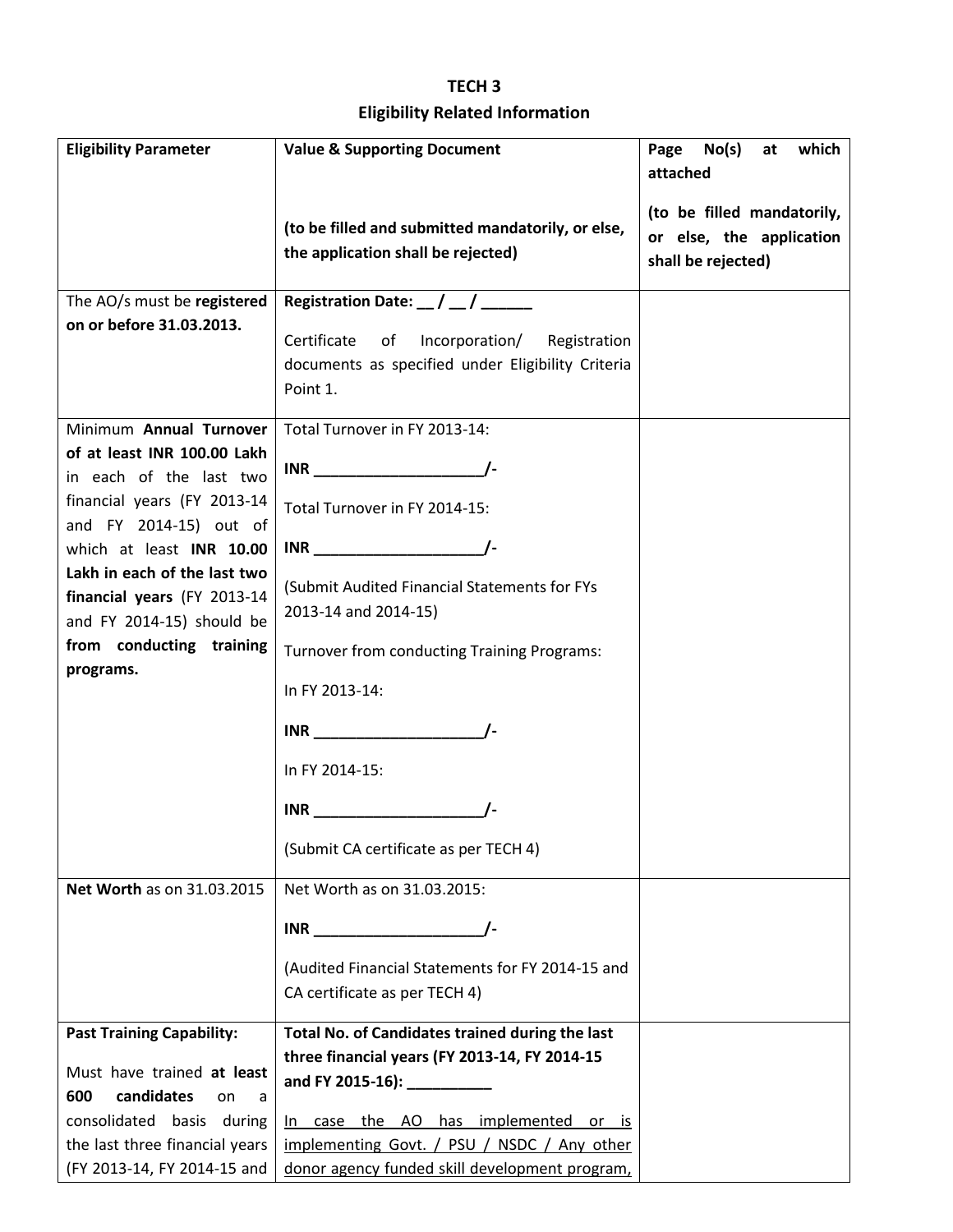| <b>Eligibility Parameter</b> | <b>Value &amp; Supporting Document</b>                                                                                                                                                                                                                                                                                                                                                                                                                                                                                                                                                                                                                                                                                                                                                                                                                                                                                                                                           | No(s)<br>which<br>Page<br>at<br>attached                                     |
|------------------------------|----------------------------------------------------------------------------------------------------------------------------------------------------------------------------------------------------------------------------------------------------------------------------------------------------------------------------------------------------------------------------------------------------------------------------------------------------------------------------------------------------------------------------------------------------------------------------------------------------------------------------------------------------------------------------------------------------------------------------------------------------------------------------------------------------------------------------------------------------------------------------------------------------------------------------------------------------------------------------------|------------------------------------------------------------------------------|
|                              | (to be filled and submitted mandatorily, or else,<br>the application shall be rejected)                                                                                                                                                                                                                                                                                                                                                                                                                                                                                                                                                                                                                                                                                                                                                                                                                                                                                          | (to be filled mandatorily,<br>or else, the application<br>shall be rejected) |
| FY 2015-16)                  | then provide the following:                                                                                                                                                                                                                                                                                                                                                                                                                                                                                                                                                                                                                                                                                                                                                                                                                                                                                                                                                      |                                                                              |
|                              | Submit Self-Certificate as per Tech 5 and<br>а.<br>b. Valid Work Order / Sanction Letter from<br>the Funding Agency (Govt. / PSU / NSDC /<br>Any other donor agency) stating that the<br>organisation has been sanctioned a<br>particular skill development project and<br>that they have trained $/$ are training<br>candidates as on date of submission of<br>the Application.                                                                                                                                                                                                                                                                                                                                                                                                                                                                                                                                                                                                 |                                                                              |
|                              | OR                                                                                                                                                                                                                                                                                                                                                                                                                                                                                                                                                                                                                                                                                                                                                                                                                                                                                                                                                                               |                                                                              |
|                              | case the AO has implemented or is<br>In.<br>implementing only fee based skill development<br>program (wherein the candidate pays the fees),<br>then provide the following:<br>Submit Self-Certificate as per Tech 5 and<br>а.<br><b>b.</b> CA certificate as per TECH 6<br>OR<br>the AO has implemented<br>In.<br><u>case</u><br><u>or</u><br>IS.<br>implementing fee based skill development<br>program (wherein the candidate pays the fees)<br>and also Govt. / PSU / NSDC / Any other donor<br>agency funded skill development program then<br>provide the following:<br>a. Submit Self-Certificate as per Tech 5<br>(collectively for both type of trainings),<br>b. Valid Work Order / Sanction Letter from<br>the Funding Agency (Govt. / PSU / NSDC /<br>Any other donor agency) stating that the<br>organisation has been sanctioned a<br>particular skill development project and<br>that they have trained $/$ are training<br>candidates as on date of submission of |                                                                              |
|                              | the Application and<br>CA certificate as per TECH 6<br>c.                                                                                                                                                                                                                                                                                                                                                                                                                                                                                                                                                                                                                                                                                                                                                                                                                                                                                                                        |                                                                              |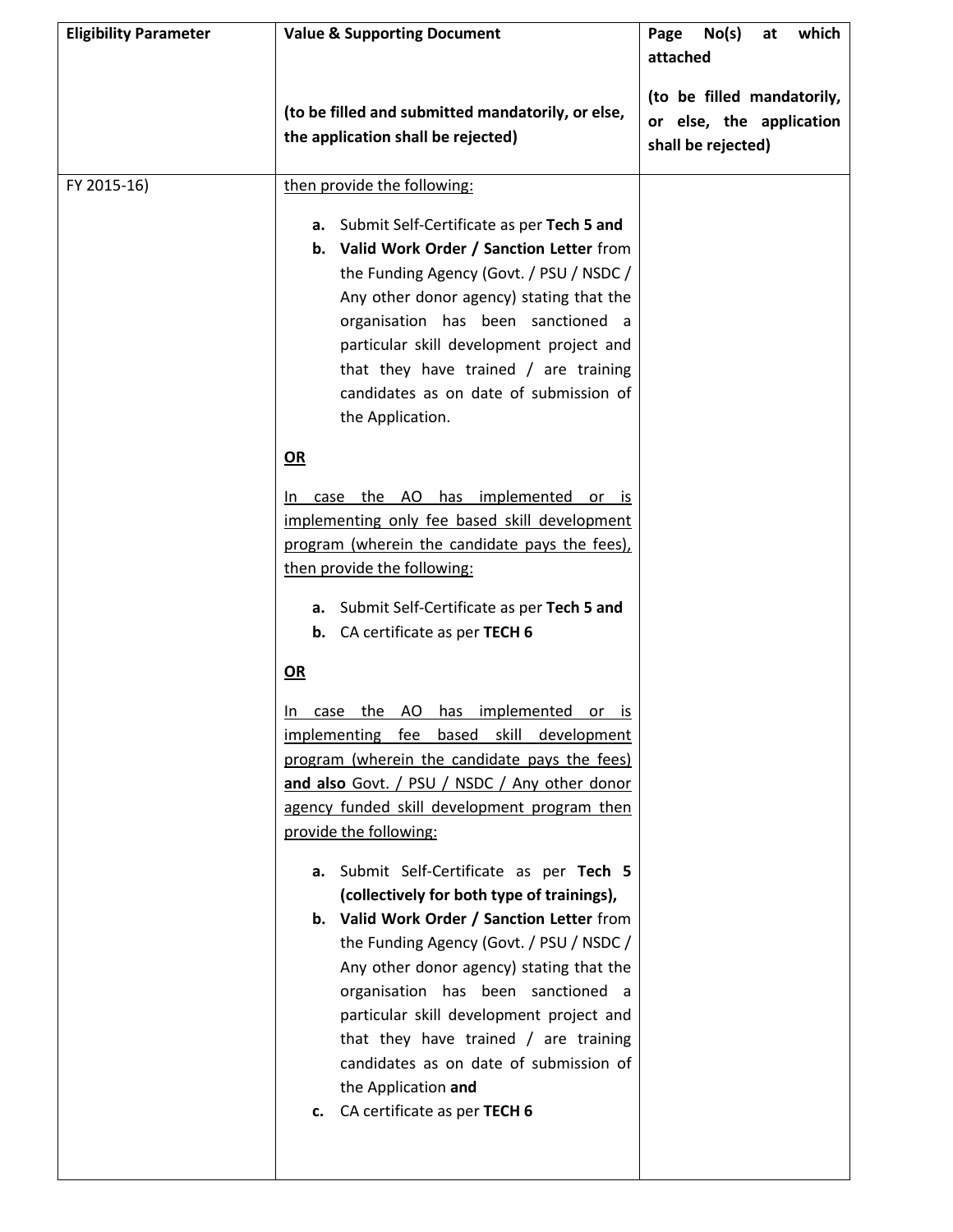| <b>Eligibility Parameter</b> | <b>Value &amp; Supporting Document</b>                                                  | No(s)<br>which<br>Page<br>at                                                 |
|------------------------------|-----------------------------------------------------------------------------------------|------------------------------------------------------------------------------|
|                              |                                                                                         | attached                                                                     |
|                              | (to be filled and submitted mandatorily, or else,<br>the application shall be rejected) | (to be filled mandatorily,<br>or else, the application<br>shall be rejected) |
| Must have a track record of  | Total No. of training centers operated during                                           |                                                                              |
| operating / running<br>a     | the last three financial years (FY 2013-14, FY                                          |                                                                              |
| minimum of 2 centres in the  | 2014-15 and FY 2015-16): ______                                                         |                                                                              |
| last 3 Financial Years (FY   |                                                                                         |                                                                              |
| 2013-14, FY 2014-15 and FY   | In case the AO has implemented or is                                                    |                                                                              |
| $2015-16$                    | implementing Govt. / PSU / NSDC / Any other                                             |                                                                              |
|                              | donor agency funded skill development program,                                          |                                                                              |
|                              | then provide the following:                                                             |                                                                              |
|                              | a. Submit Self-Certificate as per Tech 7 and                                            |                                                                              |
|                              | b. Valid Work Order / Sanction Letter from                                              |                                                                              |
|                              | the Funding Agency (Govt. / PSU / NSDC /                                                |                                                                              |
|                              | Any other donor agency) stating that the                                                |                                                                              |
|                              | organisation has been sanctioned a                                                      |                                                                              |
|                              | particular skill development project.                                                   |                                                                              |
|                              | $OR$                                                                                    |                                                                              |
|                              | case the AO has implemented or is<br>In.                                                |                                                                              |
|                              | implementing only fee based skill development                                           |                                                                              |
|                              | program (wherein the candidate pays the fees),                                          |                                                                              |
|                              | then provide the following:                                                             |                                                                              |
|                              | a. Submit Self-Certificate as per Tech 7 and                                            |                                                                              |
|                              | <b>b.</b> CA certificate as per TECH 6                                                  |                                                                              |
|                              | $OR$                                                                                    |                                                                              |
|                              | has implemented<br>the AO<br>case<br>or is<br>In.                                       |                                                                              |
|                              | implementing fee based skill development                                                |                                                                              |
|                              | program (wherein the candidate pays the fees)                                           |                                                                              |
|                              | and also Govt. / PSU / NSDC / Any other donor                                           |                                                                              |
|                              | agency funded skill development program then                                            |                                                                              |
|                              | provide the following:                                                                  |                                                                              |
|                              | Submit Self-Certificate as per Tech 7<br>а.                                             |                                                                              |
|                              | (collectively for both type of trainings),                                              |                                                                              |
|                              | b. Valid Work Order / Sanction Letter from                                              |                                                                              |
|                              | the Funding Agency (Govt. / PSU / NSDC /                                                |                                                                              |
|                              | Any other donor agency) stating that the                                                |                                                                              |
|                              | organisation has been sanctioned a                                                      |                                                                              |
|                              | particular skill development project and                                                |                                                                              |
|                              | c. CA certificate as per TECH 6                                                         |                                                                              |
|                              |                                                                                         |                                                                              |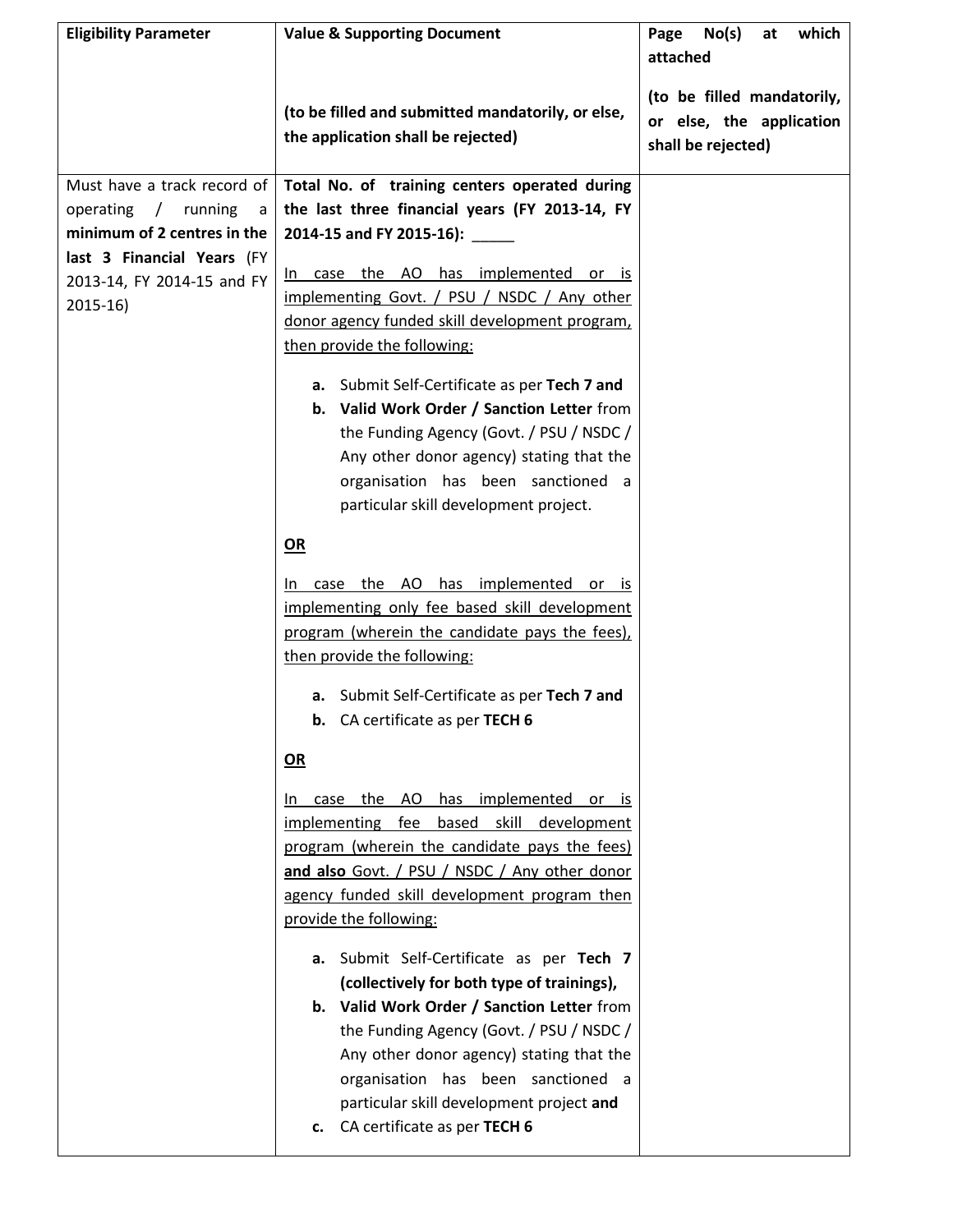# **TECH 4 CA Certificate: (On the CA Firm's Letter Head)**

We certify the below mentioned details for the \_\_\_\_\_\_\_\_\_\_\_\_\_\_\_\_\_\_\_\_(Applicant Organization Name):

|              |                       | <b>Turnover (in INR)</b>                                             |                                                    |  |  |  |
|--------------|-----------------------|----------------------------------------------------------------------|----------------------------------------------------|--|--|--|
| S.No.        | <b>Financial Year</b> | *Please put absolute figures i.e. not in<br>Thousand/Lakh/Crore etc. |                                                    |  |  |  |
|              |                       | <b>Total</b>                                                         | <b>From conducting Training</b><br><b>Programs</b> |  |  |  |
| 1            | 2013-14               |                                                                      |                                                    |  |  |  |
| $\mathbf{2}$ | 2014-15               |                                                                      |                                                    |  |  |  |

 **Net worth as on 31.03.2015 (in INR): INR \_\_\_\_\_\_\_\_\_\_\_\_\_\_\_\_\_\_\_\_\_ /-**

 **(Signature & Seal) Name: Membership No.: Date:**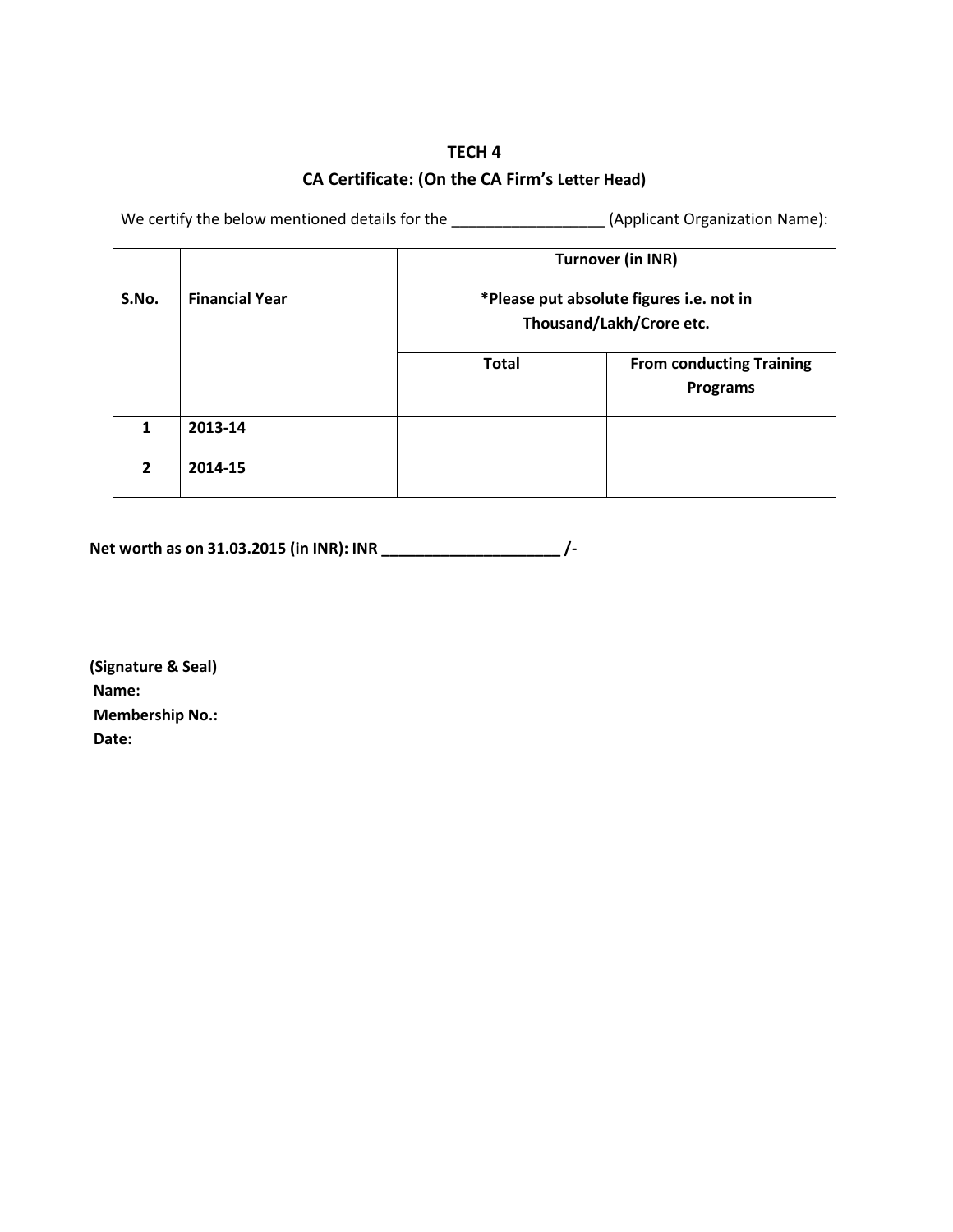# **TECH 5**

## **Self-Certificate**

# "On the Letter Head of the Organization"

Ref. No.: Date:

This is to certify that we have trained \_\_\_\_\_\_\_\_\_\_\_\_ candidates during the last three financial years (i.e. for FY 2013-14, 2014-15 and FY 2015 -16) and the details are as follows:

| SI.            |         | <b>Funding</b><br><b>Agency (Govt.</b>      | <b>Mention</b><br>Location<br>/ PSU / NSDC<br>Name of |            | No. of candidates trained in last two<br>financial years |            |                                                                 | Work Order /<br><b>Sanction Letter</b> |
|----------------|---------|---------------------------------------------|-------------------------------------------------------|------------|----------------------------------------------------------|------------|-----------------------------------------------------------------|----------------------------------------|
| No.            | Program | / Any other<br>donor agency<br>/ Fee based) | (State and<br>District)                               | FY 2013-14 | FY 2014-15                                               | FY 2015-16 |                                                                 |                                        |
| $\mathbf{1}$   |         |                                             |                                                       |            |                                                          |            | Work<br>order<br>Sanction<br>Letter<br>submitted on Page<br>No. |                                        |
| $\overline{2}$ |         |                                             |                                                       |            |                                                          |            | Work<br>order<br>Sanction<br>Letter<br>submitted on Page<br>No. |                                        |
| 3              |         | <b>Total</b>                                |                                                       |            |                                                          |            | Work<br>order<br>Sanction<br>Letter<br>submitted on Page<br>No. |                                        |

\*Insert rows where applicable.

**Signature:**

**Name:**

**Designation:** 

**(Organisation Seal)**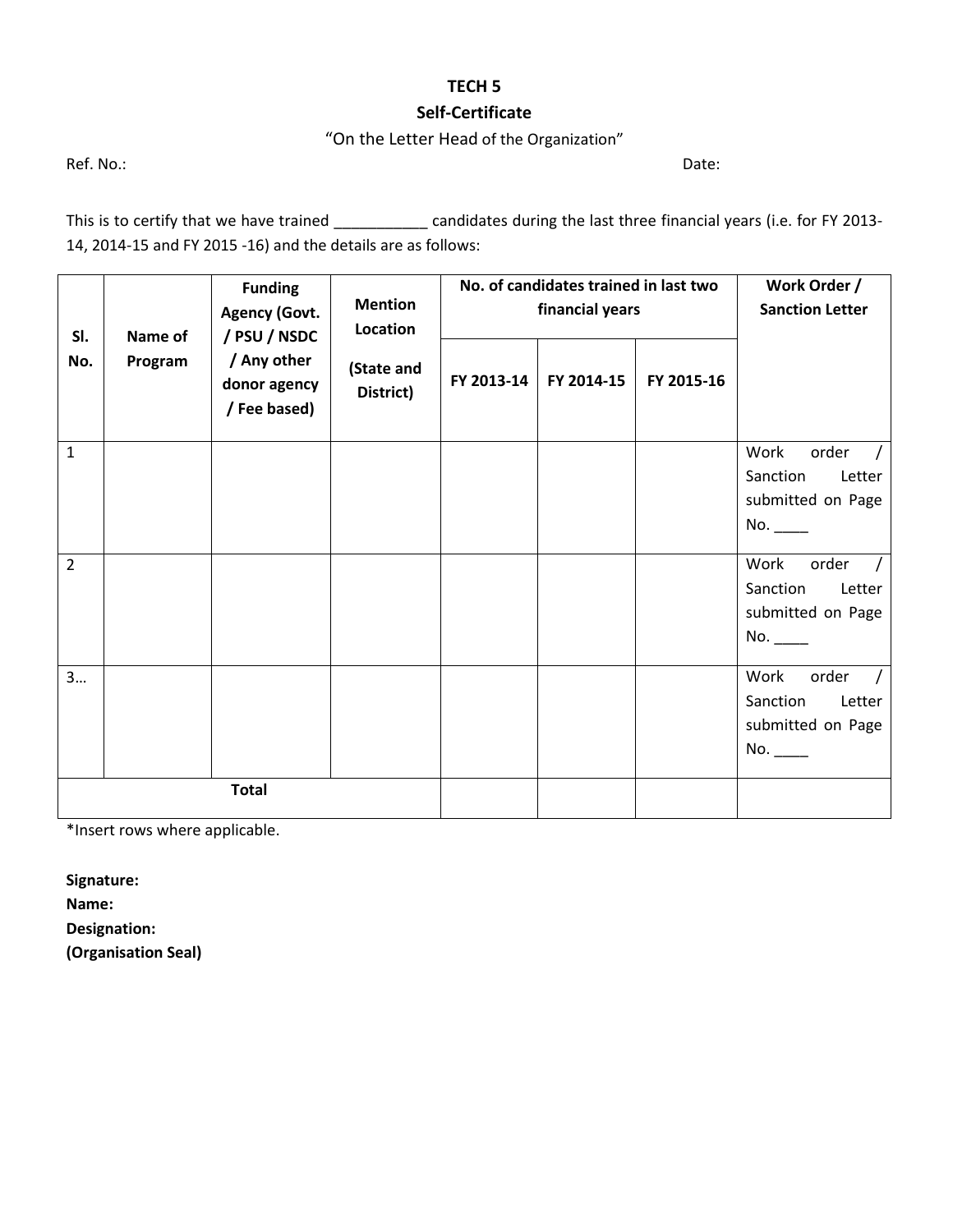# **TECH 6 CA Certificate: (On the CA Firm's Letter Head) {**Applicable for **fee based programme** only}

We certify the below mentioned details for the \_\_\_\_\_\_\_\_\_\_\_\_\_\_\_\_\_\_\_\_\_(Applicant Organization Name).

| SI. No. | <b>Centre</b><br><b>Address</b> | Name | and | <b>Courses offered</b> | <b>No. of Candidates trained</b> |            |  |
|---------|---------------------------------|------|-----|------------------------|----------------------------------|------------|--|
|         |                                 |      |     | FY 2013-14             | FY 2014-15                       | FY 2015-16 |  |
|         |                                 |      |     |                        |                                  |            |  |
|         |                                 |      |     |                        |                                  |            |  |
| 3….     |                                 |      |     |                        |                                  |            |  |

\* Insert rows where applicable.

 **(Signature & Seal) Name: Membership No.: Date:**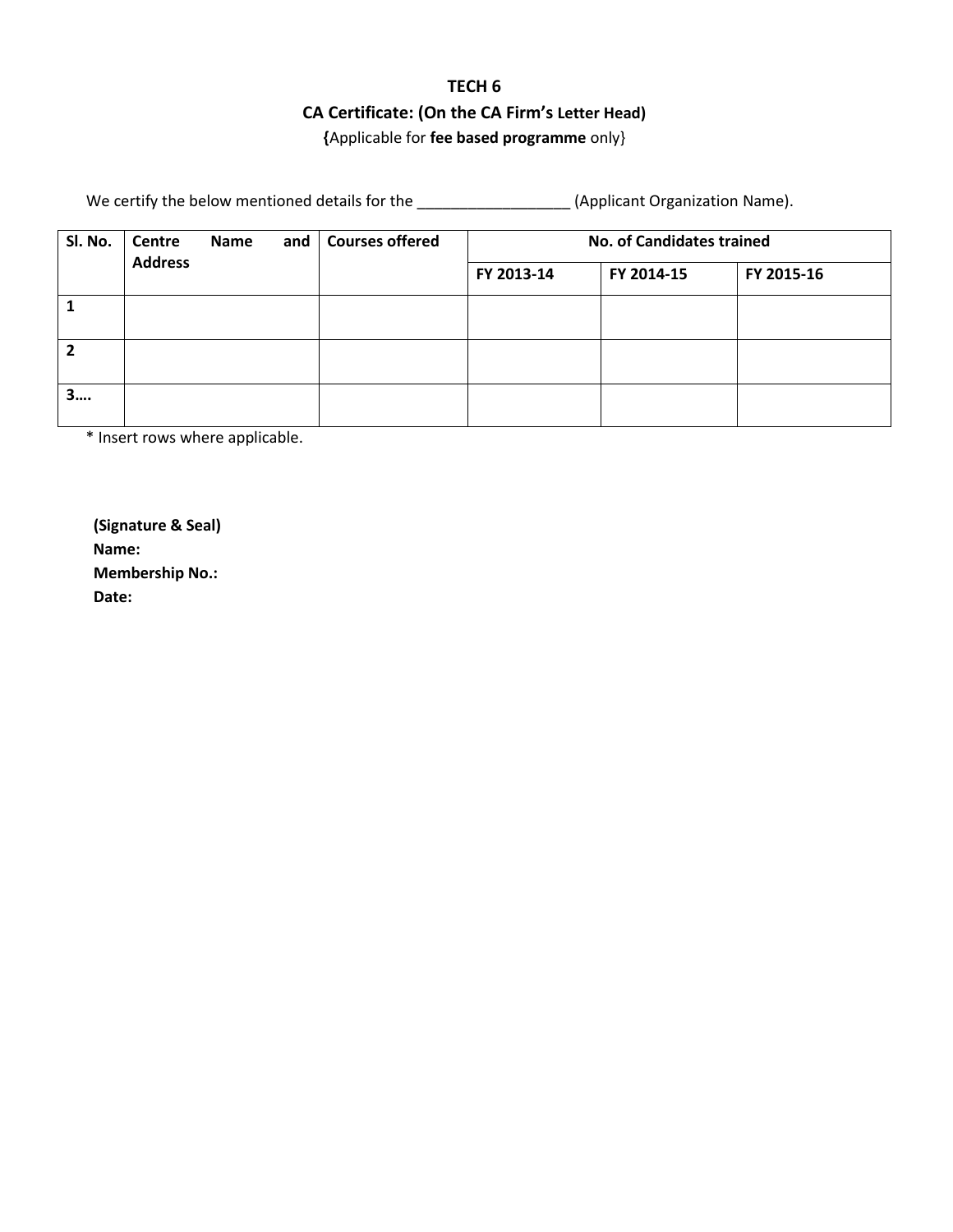# **TECH 7**

# **Self-Certificate**

# "On the Letter Head of the Organization"

Ref. No.: Date:

This is to certify that we have operated/ or running \_\_\_\_\_\_\_\_\_\_\_ centres **during the last three financial years (FY 2013-14, FY 2014-15 and FY 2015 -16)**

| SI. No.        | <b>Center Name &amp; Address</b> | <b>Name of Program</b> | <b>Funding Agency</b><br>(Govt. / PSU / NSDC<br>/ Any other donor<br>agency / Fee based) | <b>Status</b><br>(Running / Not Running) |
|----------------|----------------------------------|------------------------|------------------------------------------------------------------------------------------|------------------------------------------|
| $\mathbf{1}$   |                                  |                        |                                                                                          |                                          |
| $\overline{2}$ |                                  |                        |                                                                                          |                                          |
| 3              |                                  |                        |                                                                                          |                                          |
| 4              |                                  |                        |                                                                                          |                                          |
| 5              |                                  |                        |                                                                                          |                                          |

\* Insert rows where applicable.

**Signature:**

**Name:**

**Designation:** 

**(Organisation Seal)**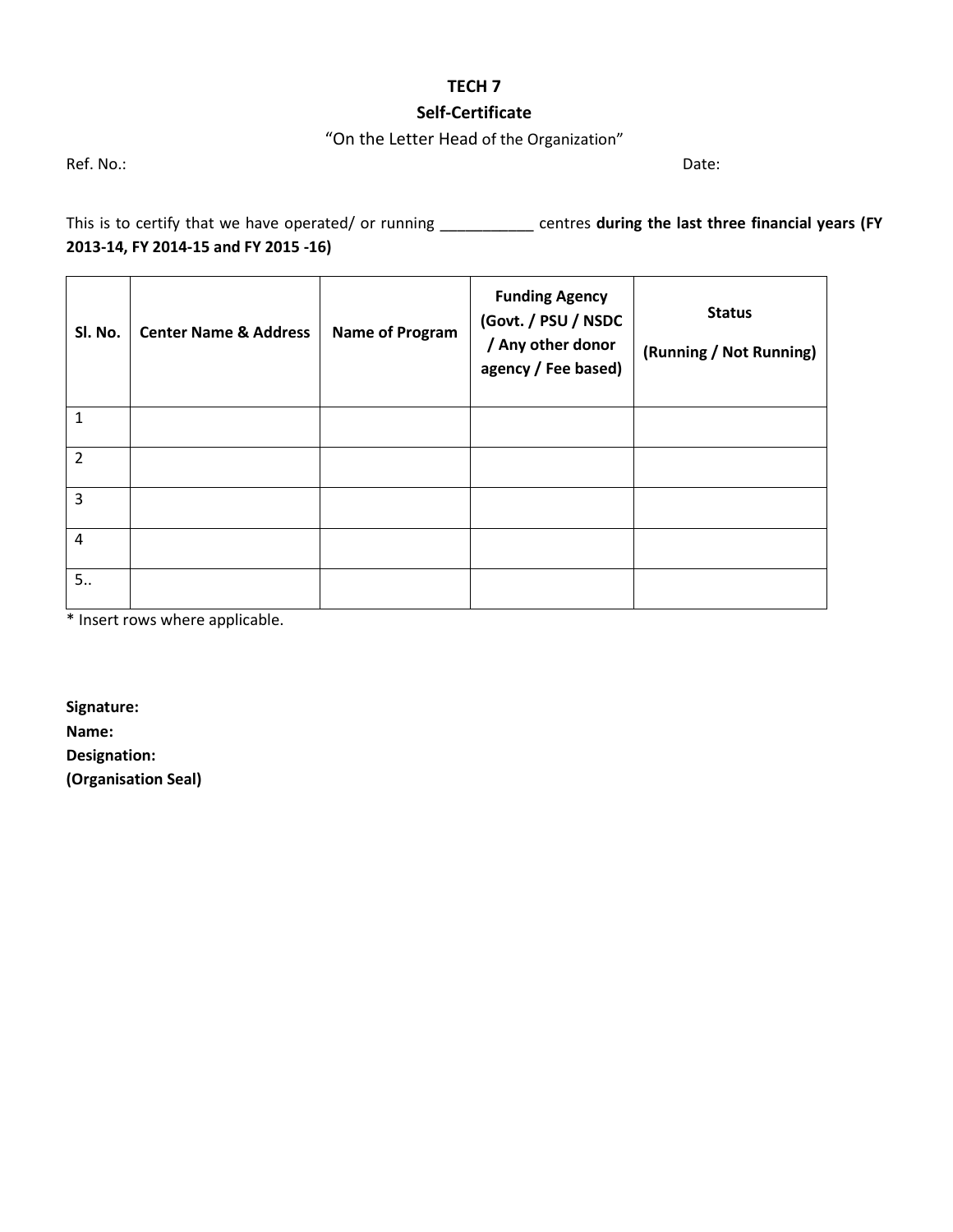| <b>District Wise Block List according to their Category</b> |                       |                              |                   |                        |                   |  |
|-------------------------------------------------------------|-----------------------|------------------------------|-------------------|------------------------|-------------------|--|
| Sl. No.                                                     | <b>District</b>       | <b>Category P</b>            | <b>Category Q</b> | <b>Category R</b>      | <b>Category S</b> |  |
| $\mathbf{1}$                                                | Aurangabad            |                              | Madanpur          | Rafiganj               | Deo               |  |
| <b>Total No. of Blocks</b>                                  | 3                     |                              | $\mathbf{1}$      | 1                      | $\mathbf{1}$      |  |
|                                                             |                       |                              |                   |                        |                   |  |
| $\overline{2}$                                              | <b>Banka</b>          |                              |                   | Fullidumar             | Belhar            |  |
| <b>Total No. of Blocks</b>                                  | 2                     |                              |                   | 1                      | $\mathbf{1}$      |  |
|                                                             |                       |                              |                   |                        |                   |  |
| 3                                                           | <b>Begusarai</b>      | Begusarai Sadar              |                   |                        |                   |  |
| <b>Total No. of Blocks</b>                                  | 1                     | $\mathbf{1}$                 |                   |                        |                   |  |
|                                                             |                       |                              |                   |                        |                   |  |
| 4                                                           | <b>Bhabhua</b>        |                              |                   |                        | Adhaura           |  |
| <b>Total No. of Blocks</b>                                  | 1                     |                              |                   |                        | $\mathbf{1}$      |  |
|                                                             |                       |                              |                   |                        |                   |  |
| $\overline{5}$                                              | <b>Bhagalpur</b>      | Jagdishpur (Bhagalpur sadar) |                   | Rangra Chowk           |                   |  |
| <b>Total No. of Blocks</b>                                  | $\mathbf{2}$          | 1                            |                   | 1                      |                   |  |
|                                                             |                       |                              |                   |                        |                   |  |
| 6                                                           | <b>Bhojpur</b>        |                              | Bihiya            |                        | Tarari            |  |
|                                                             |                       |                              | Jagdishpur        |                        |                   |  |
| <b>Total No. of Blocks</b>                                  | 3                     |                              | 2                 |                        | $\mathbf{1}$      |  |
|                                                             |                       |                              |                   |                        |                   |  |
| $\overline{7}$                                              | Darbhanga             |                              |                   | Gaura Bauram           |                   |  |
|                                                             |                       |                              |                   | Kusheshwar Asthan East |                   |  |
| <b>Total No. of Blocks</b>                                  | 2                     |                              |                   | 2                      |                   |  |
|                                                             |                       |                              |                   |                        |                   |  |
| 8                                                           | <b>East Champaran</b> |                              | Mehsi             | Patahi                 | Chiraiya          |  |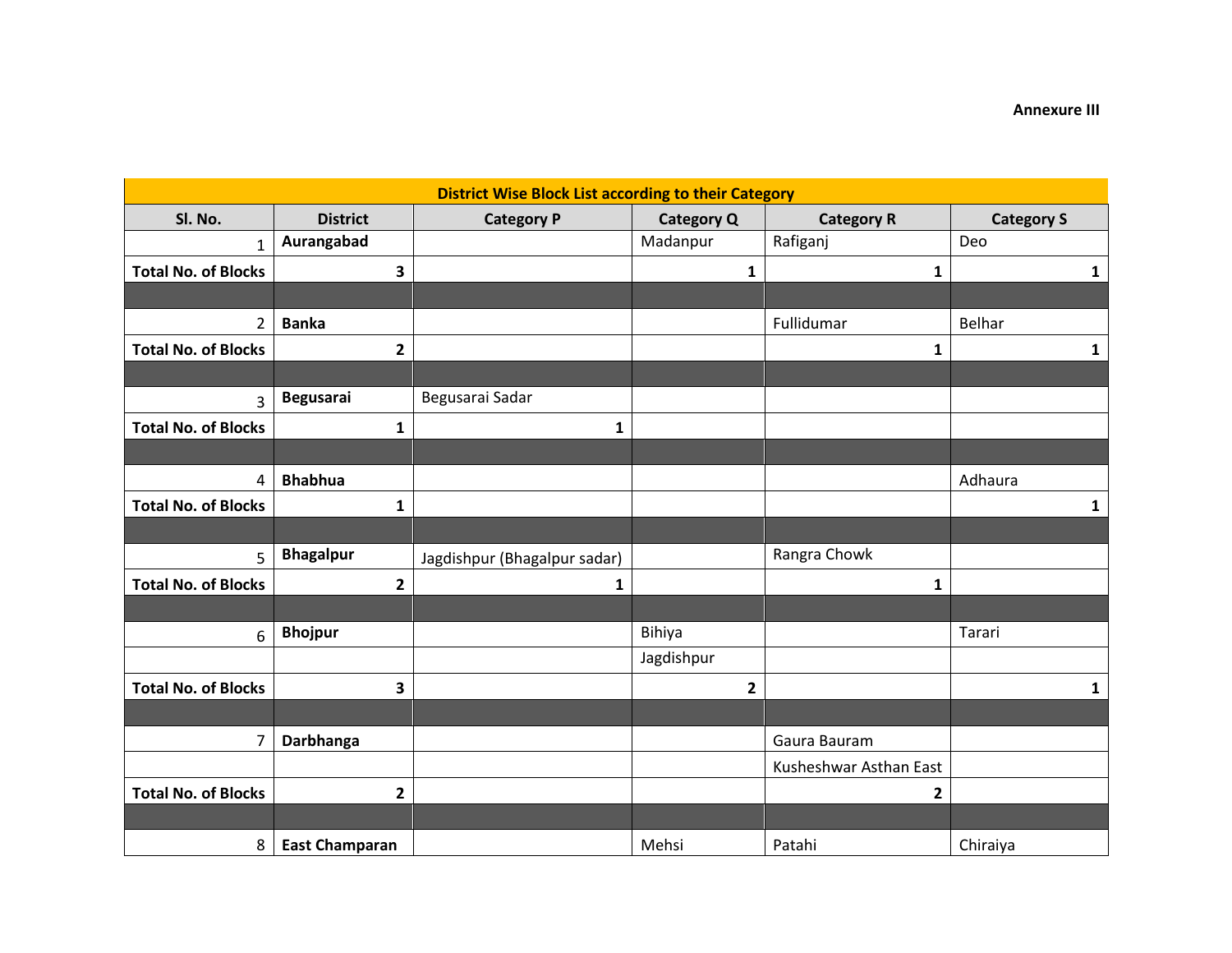| <b>District Wise Block List according to their Category</b> |                 |                   |                   |                         |                   |
|-------------------------------------------------------------|-----------------|-------------------|-------------------|-------------------------|-------------------|
| Sl. No.                                                     | <b>District</b> | <b>Category P</b> | <b>Category Q</b> | <b>Category R</b>       | <b>Category S</b> |
|                                                             |                 |                   | Pakaridayal       | Phenhara                |                   |
|                                                             |                 |                   | Piprakothi        | Tetaria                 |                   |
|                                                             |                 |                   | Turkauliya        | Sugauli                 |                   |
|                                                             |                 |                   | Bankatwa          |                         |                   |
| <b>Total No. of Blocks</b>                                  | 10              |                   | 5                 | 4                       | 1                 |
|                                                             |                 |                   |                   |                         |                   |
| 9                                                           | Gaya            | Gaya Sadar        | Dobhi             | Atri                    |                   |
|                                                             |                 | Manpur            | Wazirganj         | Gurua                   |                   |
| <b>Total No. of Blocks</b>                                  | $\bf 6$         | 2                 | 2                 | $\mathbf{2}$            |                   |
|                                                             |                 |                   |                   |                         |                   |
| 10                                                          | Jamui           | Jamui Sadar       |                   | Asalam Nagar Aliganj    |                   |
|                                                             |                 |                   |                   | <b>Barhat</b>           |                   |
|                                                             |                 |                   |                   | Khaira                  |                   |
|                                                             |                 |                   |                   | Sikandra                |                   |
| <b>Total No. of Blocks</b>                                  | 5               | $\mathbf{1}$      |                   | $\overline{\mathbf{4}}$ |                   |
|                                                             |                 |                   |                   |                         |                   |
| 11                                                          | Jehanabad       |                   |                   | Kako                    |                   |
|                                                             |                 |                   |                   | Ratni Faridpur          |                   |
| <b>Total No. of Blocks</b>                                  | $\mathbf{2}$    |                   |                   | $\overline{\mathbf{2}}$ |                   |
|                                                             |                 |                   |                   |                         |                   |
| 12                                                          | Khagaria        |                   | Mansi             | Gogari                  |                   |
| <b>Total No. of Blocks</b>                                  | $\overline{2}$  |                   | $\mathbf{1}$      | $\mathbf{1}$            |                   |
|                                                             |                 |                   |                   |                         |                   |
| 13                                                          | Kishanganj      | Kishanganj Sadar  |                   |                         |                   |
| <b>Total No. of Blocks</b>                                  | $\mathbf{1}$    | $\mathbf{1}$      |                   |                         |                   |
|                                                             |                 |                   |                   |                         |                   |
| 14                                                          | Lakhisarai      |                   |                   | Chanan                  |                   |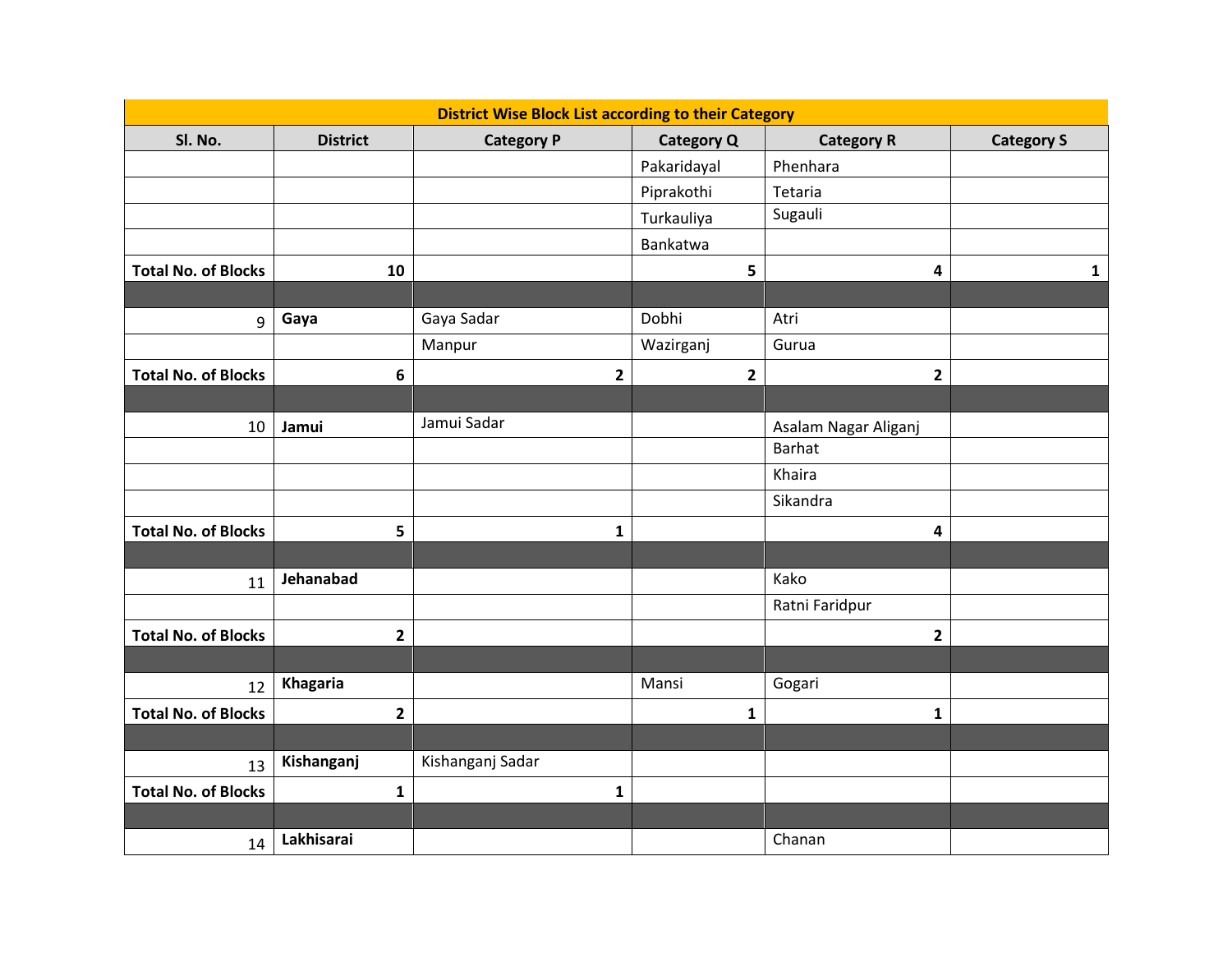|                            | <b>District Wise Block List according to their Category</b> |                   |                   |                   |                   |  |
|----------------------------|-------------------------------------------------------------|-------------------|-------------------|-------------------|-------------------|--|
| Sl. No.                    | <b>District</b>                                             | <b>Category P</b> | <b>Category Q</b> | <b>Category R</b> | <b>Category S</b> |  |
|                            |                                                             |                   |                   | Halsi             |                   |  |
| <b>Total No. of Blocks</b> | $\mathbf{2}$                                                |                   |                   | $\overline{2}$    |                   |  |
|                            |                                                             |                   |                   |                   |                   |  |
| 15                         | Madhepura                                                   |                   |                   | Gamharia          |                   |  |
| <b>Total No. of Blocks</b> | $\mathbf{1}$                                                |                   |                   | $\mathbf{1}$      |                   |  |
|                            |                                                             |                   |                   |                   |                   |  |
| 16                         | Madhubani                                                   |                   | Lakhanaur         | Harlakhi          |                   |  |
|                            |                                                             |                   | Jhanjharpur       | Basopatti         |                   |  |
| <b>Total No. of Blocks</b> | $\overline{\mathbf{4}}$                                     |                   | $\overline{2}$    | $\overline{2}$    |                   |  |
|                            |                                                             |                   |                   |                   |                   |  |
| 17                         | <b>Muzafferpur</b>                                          |                   | Motipur           |                   |                   |  |
|                            |                                                             |                   | Sahebganj         |                   |                   |  |
| <b>Total No. of Blocks</b> | $\mathbf{2}$                                                |                   | $\overline{2}$    |                   |                   |  |
|                            |                                                             |                   |                   |                   |                   |  |
| 18                         | <b>Nalanda</b>                                              |                   | Chandi            | Karai Parsurai    |                   |  |
|                            |                                                             |                   | Rajgir            | Giriyak           |                   |  |
|                            |                                                             |                   | Harnaut           | Asthawan          |                   |  |
| <b>Total No. of Blocks</b> | 6                                                           |                   | 3                 | 3                 |                   |  |
|                            |                                                             |                   |                   |                   |                   |  |
| 19                         | <b>Nawada</b>                                               | Nawada Sadar      |                   | Meskaur           |                   |  |
|                            |                                                             |                   |                   | Nardiganj         |                   |  |
|                            |                                                             |                   |                   | Warsaliganj       |                   |  |
|                            |                                                             |                   |                   | Akbarpur          |                   |  |
|                            |                                                             |                   |                   | Sirdala           |                   |  |
| <b>Total No. of Blocks</b> | $6\phantom{1}$                                              | 1                 |                   | 5                 |                   |  |
|                            |                                                             |                   |                   |                   |                   |  |
| 20                         | Patna                                                       | Danapur           |                   | Naubatpur         | Belchhi           |  |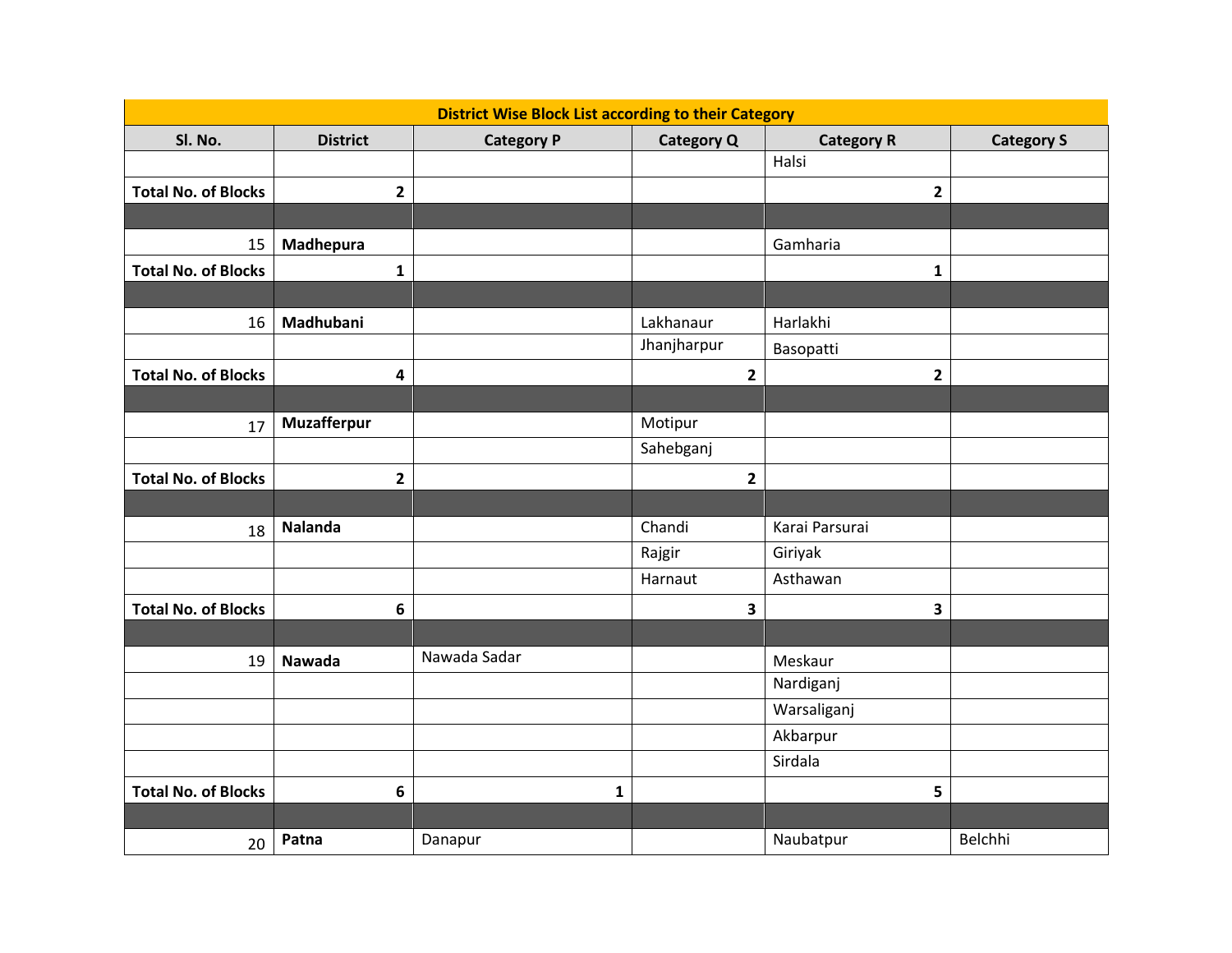| <b>District Wise Block List according to their Category</b> |                 |                   |                   |                   |                   |
|-------------------------------------------------------------|-----------------|-------------------|-------------------|-------------------|-------------------|
| Sl. No.                                                     | <b>District</b> | <b>Category P</b> | <b>Category Q</b> | <b>Category R</b> | <b>Category S</b> |
|                                                             |                 |                   |                   |                   | Ghoswari          |
| <b>Total No. of Blocks</b>                                  | $\pmb{4}$       | 1                 |                   | $\mathbf{1}$      | $\mathbf{2}$      |
|                                                             |                 |                   |                   |                   |                   |
| 21                                                          | Purnea          |                   | Banmankhi         | Baisi             |                   |
|                                                             |                 |                   | Rupouli           |                   |                   |
| <b>Total No. of Blocks</b>                                  | 3               |                   | $\overline{2}$    | $\mathbf{1}$      |                   |
|                                                             |                 |                   |                   |                   |                   |
| 22                                                          | Saharsa         |                   |                   | Saur Bazar        |                   |
| <b>Total No. of Blocks</b>                                  | $\mathbf{1}$    |                   |                   | $\mathbf{1}$      |                   |
|                                                             |                 |                   |                   |                   |                   |
| 23                                                          | Samastipur      |                   | Pusa              |                   |                   |
| <b>Total No. of Blocks</b>                                  | $\mathbf{1}$    |                   | $\mathbf{1}$      |                   |                   |
|                                                             |                 |                   |                   |                   |                   |
| 24                                                          | Saran           |                   | Parsa             |                   |                   |
| <b>Total No. of Blocks</b>                                  | $\mathbf{1}$    |                   | $\mathbf{1}$      |                   |                   |
|                                                             |                 |                   |                   |                   |                   |
| 25                                                          | Shekhpura       |                   | Ariari            |                   | Chewara           |
| <b>Total No. of Blocks</b>                                  | $\overline{2}$  |                   | $\mathbf{1}$      |                   | $\mathbf{1}$      |
|                                                             |                 |                   |                   |                   |                   |
| 26                                                          | Sheohar         |                   |                   |                   | Purnahiya         |
|                                                             |                 |                   |                   |                   | Dumrikatasari     |
| <b>Total No. of Blocks</b>                                  | $\overline{2}$  |                   |                   |                   | $\mathbf{2}$      |
|                                                             |                 |                   |                   |                   |                   |
| 27                                                          | Sitamarhi       |                   | Bathnaha          |                   | Suppi             |
|                                                             |                 |                   | Sonbarsa          |                   | Nanpur            |
|                                                             |                 |                   | Bajpatti          |                   |                   |
| <b>Total No. of Blocks</b>                                  | 5               |                   | 3                 |                   | $\overline{2}$    |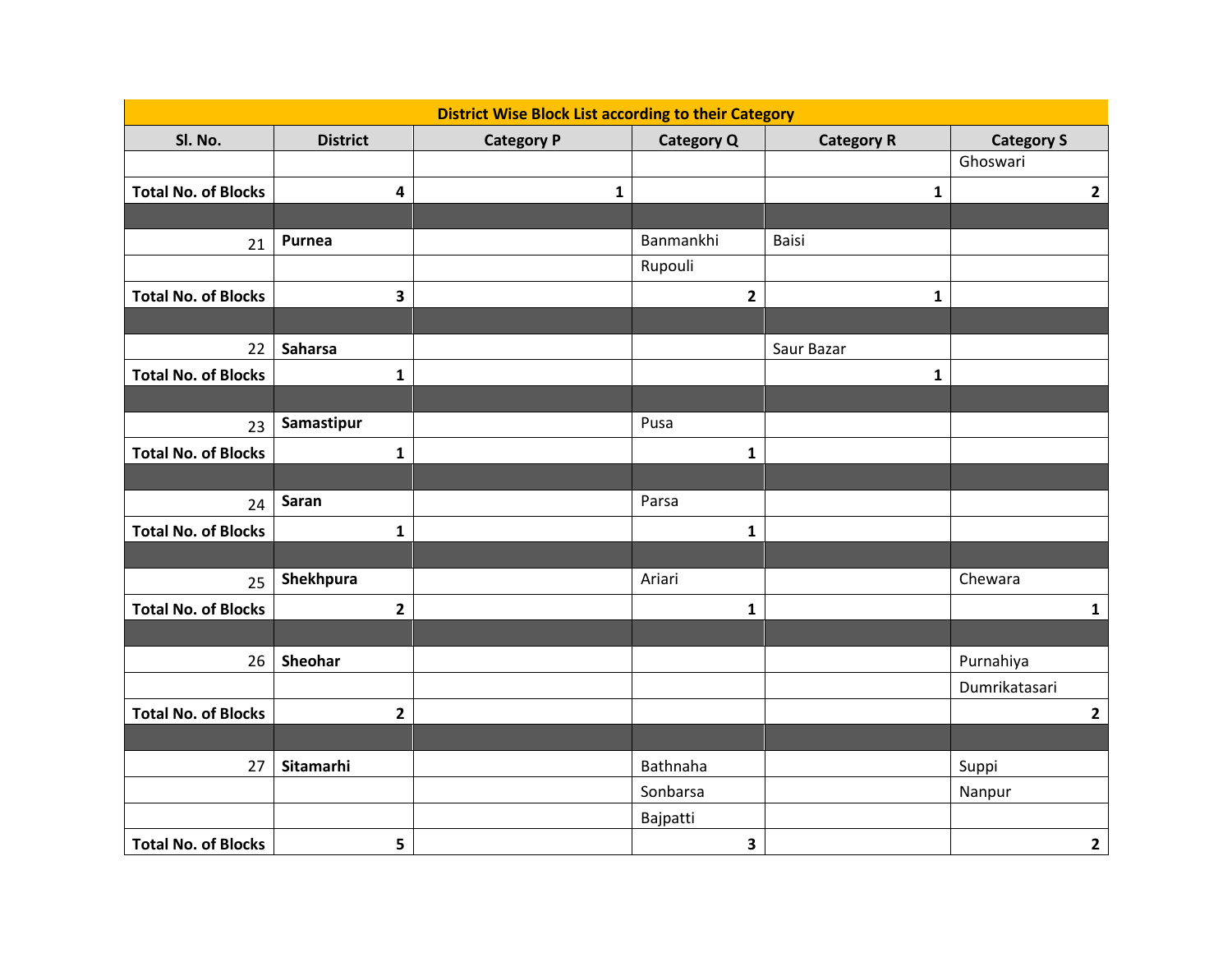| <b>District Wise Block List according to their Category</b> |                       |                   |            |                   |                   |  |
|-------------------------------------------------------------|-----------------------|-------------------|------------|-------------------|-------------------|--|
| SI. No.                                                     | <b>District</b>       | <b>Category P</b> | Category Q | <b>Category R</b> | <b>Category S</b> |  |
|                                                             |                       |                   |            |                   |                   |  |
| 28                                                          | <b>West Champaran</b> |                   |            | Gaunaha           |                   |  |
| <b>Total No. of Blocks</b>                                  |                       |                   |            |                   |                   |  |
|                                                             |                       |                   |            |                   |                   |  |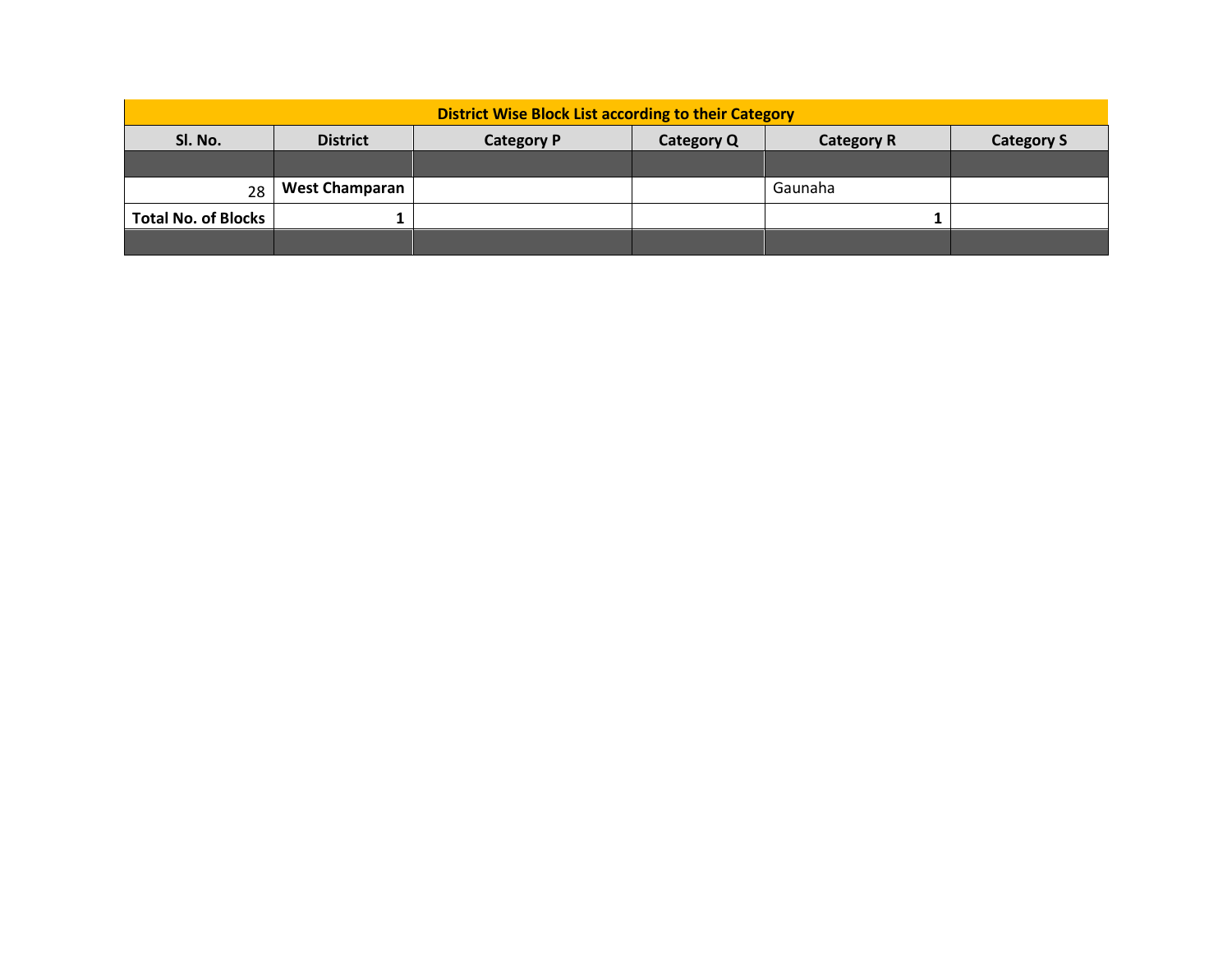#### **Annexure IV**

# **Details of BSDC infrastructure and layout plan for North Bihar BSDCs and South Bihar BSDCs**

**The inbuilt infrastructure of a BSDC will be as below:-**

| <b>Particulars</b>             | <b>BSDCs of North Bihar Districts</b> | <b>BSDCs of South Bihar Districts</b> |
|--------------------------------|---------------------------------------|---------------------------------------|
| <b>Built Up area</b>           | 1200sq.feet                           | 1200sq.feet                           |
| Laboratory / Class Room        | 484 sq. feet (1 no.)                  | 360 sq. feet (1 no.)                  |
| Class Room                     | 310 sq. feet (1 no.)                  | 345sq. feet (1 no.)                   |
| Seating desks                  | 54 nos.                               | 60 nos.                               |
| Office Room                    | 70sq.feet (1 no.)                     | 60 sq. feet (1 no.)                   |
| Reception cum Counselling area | Open Area                             | Open Area                             |
| Store room                     | 25sq.ft. (1 no.)                      | 25 sq. ft (1 no.)                     |
| <b>Electrical points</b>       | Sufficient electrical points          | Sufficient electrical points          |
| <b>Electrical wiring</b>       | Through conduits of proper            | Through conduits of proper            |
|                                | specifications                        | specifications                        |
| <b>LAN</b> wiring              | Only conduits of proper               | Only conduits of proper               |
|                                | specifications have been provided.    | specifications have been provided.    |
|                                | Wiring has to be done by the allottee | Wiring has to be done by the allottee |
| OHT                            | 1000 ltrs                             | 1000 ltrs                             |
| Wash basin                     | 1 no.                                 | 1 no.                                 |
| <b>Toilets</b>                 | 2 nos. (25 sq.ft. each)               | 2 nos. (25 sq.ft. each)               |

- **North Bihar Districts will consist of districts falling North of Ganges.**
- **South Bihar Districts will consist of districts falling South of Ganges.**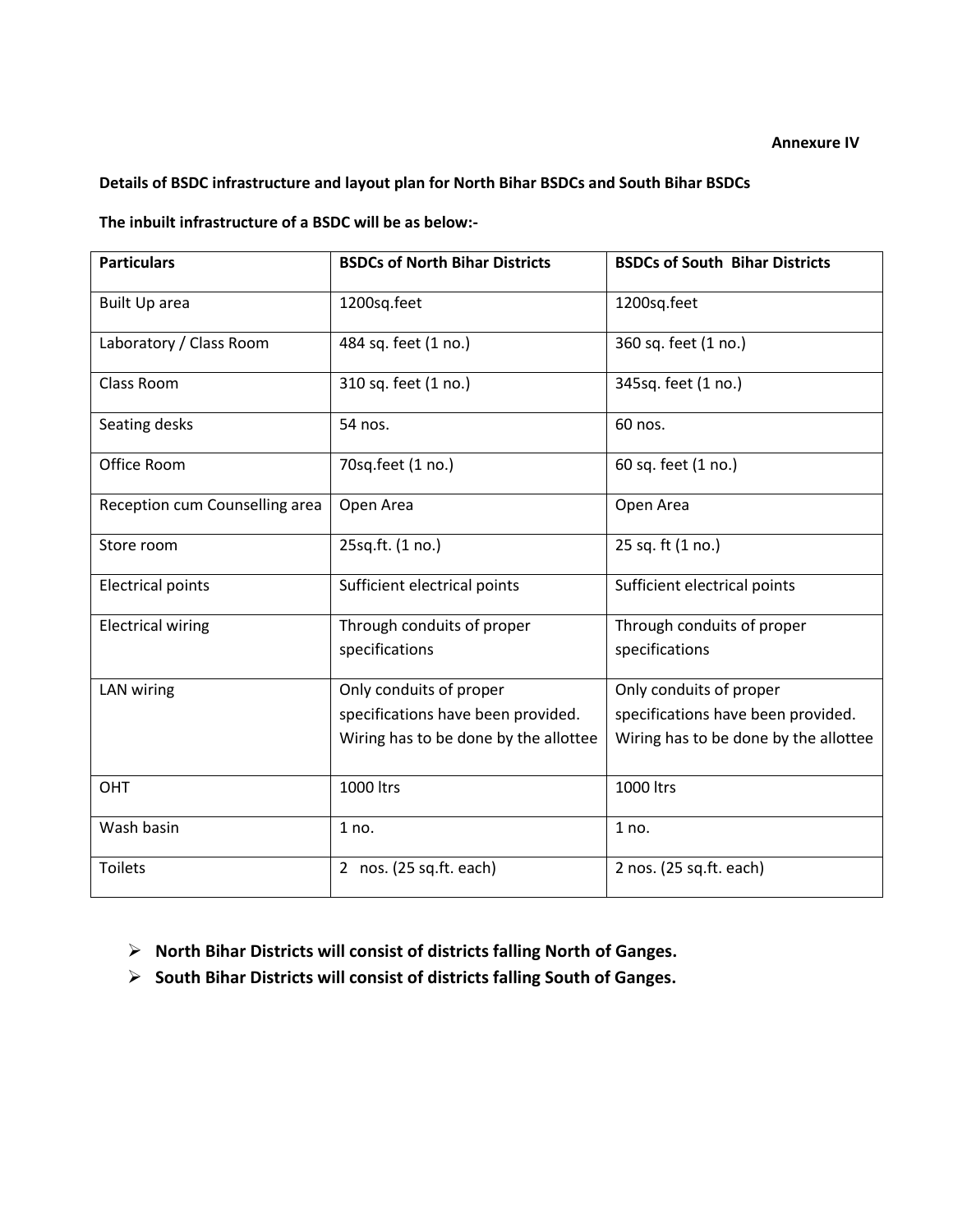# **BSDC - North Bihar Layout**